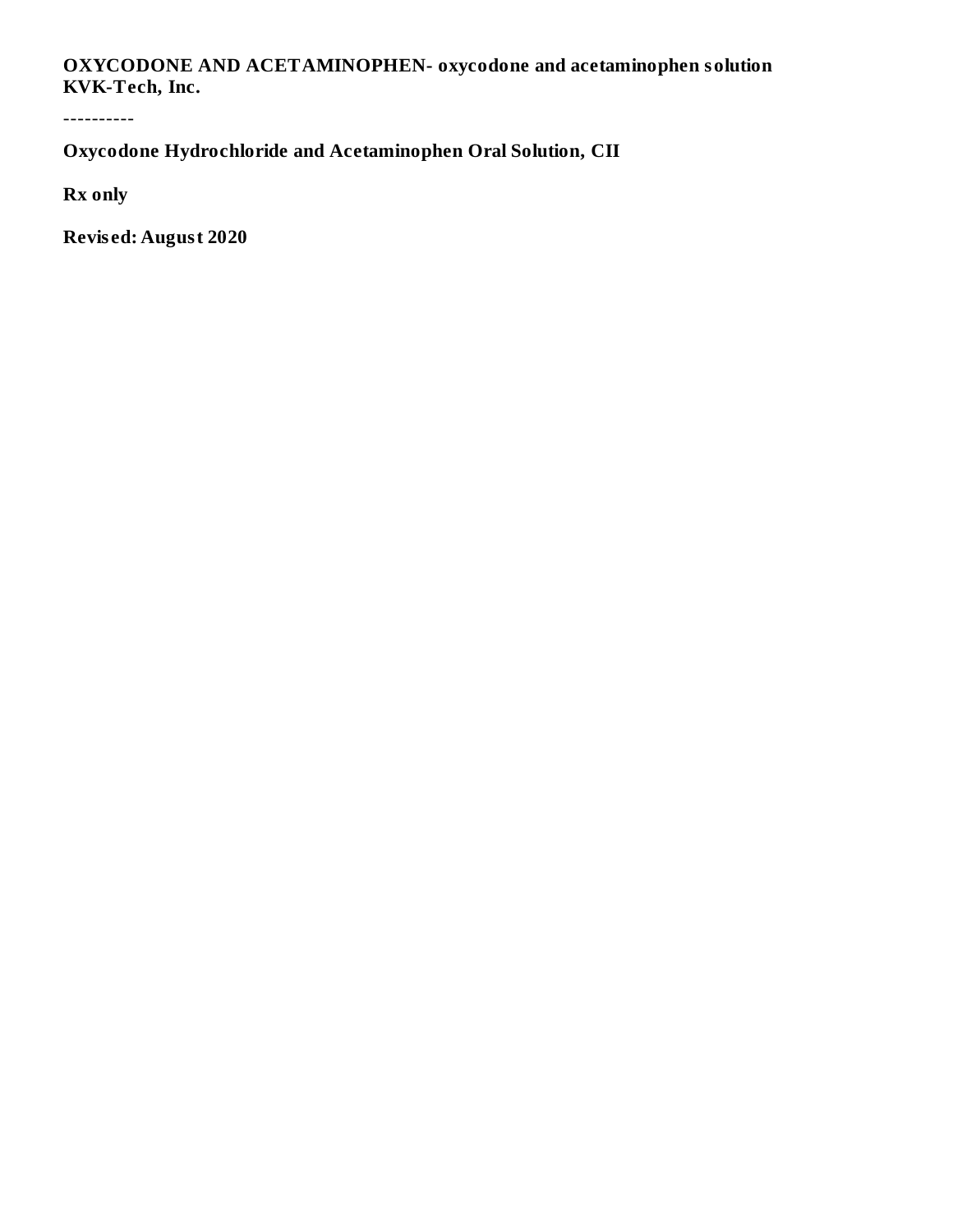**WARNING: RISK OF MEDICATION ERRORS; ADDICTION, ABUSE, AND MISUSE; RISK EVALUATION AND MITIGATION STRATEGY (REMS); LIFE-THREATENING RESPIRATORY DEPRESSION; ACCIDENTAL INGESTION; NEONATAL OPIOID WITHDRAWAL SYNDROME, CYTOCHROME P450 3A4 INTERACTION; HEPATOTOXICITY, and RISKS FROM CONCOMITANT USE WITH BENZODIAZEPINES OR OTHER CNS DEPRESSANTS**

#### **Risk of Medication Errors**

**Ensure accuracy when pres cribing, dispensing, and administering oxycodone hydrochloride and acetaminophen oral solution. Dosing errors due to confusion between mg and mL, and other oxycodone hydrochloride and acetaminophen solutions of different concentrations can result in accidental overdos e and death (s ee WARNINGS, DOSAGE AND ADMINISTRATION).**

#### **Addiction, Abus e, and Misus e**

**Oxycodone hydrochloride and acetaminophen oral solution expos es patients and other** users to the risks of opioid addiction, abuse, and misuse, which can lead to overdose and **death. Ass ess each patient's risk prior to pres cribing oxycodone hydrochloride and acetaminophen oral solution, and monitor all patients regularly for the development of thes e behaviors or conditions (s ee WARNINGS).**

#### **Opioid Analgesic Risk Evaluation and Mitigation Strategy (REMS)**

**To ensure that the benefits of opioid analgesics outweigh the risks of addiction, abus e, and misus e, the Food and Drug Administration (FDA) has required a REMS for thes e products [s ee WARNINGS]. Under the requirements of the REMS, drug companies with approved opioid analgesic products must make REMS-compliant education programs available to healthcare providers. Healthcare providers are strongly encouraged to**

- **complete a REMS-compliant education program.**
- **couns el patients and/or their caregivers, with every pres cription, on safe us e, s erious risks, storage, and disposal of thes e products.**
- **emphasize to patients and their caregivers the importance of reading the Medication Guide every time it is provided by their pharmacist, and**
- **consider other tools to improve patient, hous ehold, and community safety.**

#### **Life-Threatening Respiratory Depression**

**Serious, life-threatening, or fatal respiratory depression may occur with us e of oxycodone hydrochloride and acetaminophen oral solution. Monitor for respiratory depression, especially during initiation of oxycodone hydrochloride and acetaminophen oral solution or following a dos e increas e (s ee WARNINGS).**

#### **Accidental Ingestion**

**Accidental ingestion of oxycodone hydrochloride and acetaminophen oral solution, especially by children, can result in a fatal overdos e of oxycodone hydrochloride and acetaminophen oral solution (s ee WARNINGS).**

#### **Neonatal Opioid Withdrawal Syndrome**

**Prolonged us e of oxycodone hydrochloride and acetaminophen oral solution during pregnancy can result in neonatal opioid withdrawal syndrome, which may be lifethreatening if not recognized and treated, and requires management according to protocols developed by neonatology experts. If opioid us e is required for a prolonged period in a pregnant woman, advis e the patient of the risk of neonatal opioid withdrawal syndrome and ensure that appropriate treatment will be available (s ee WARNINGS).**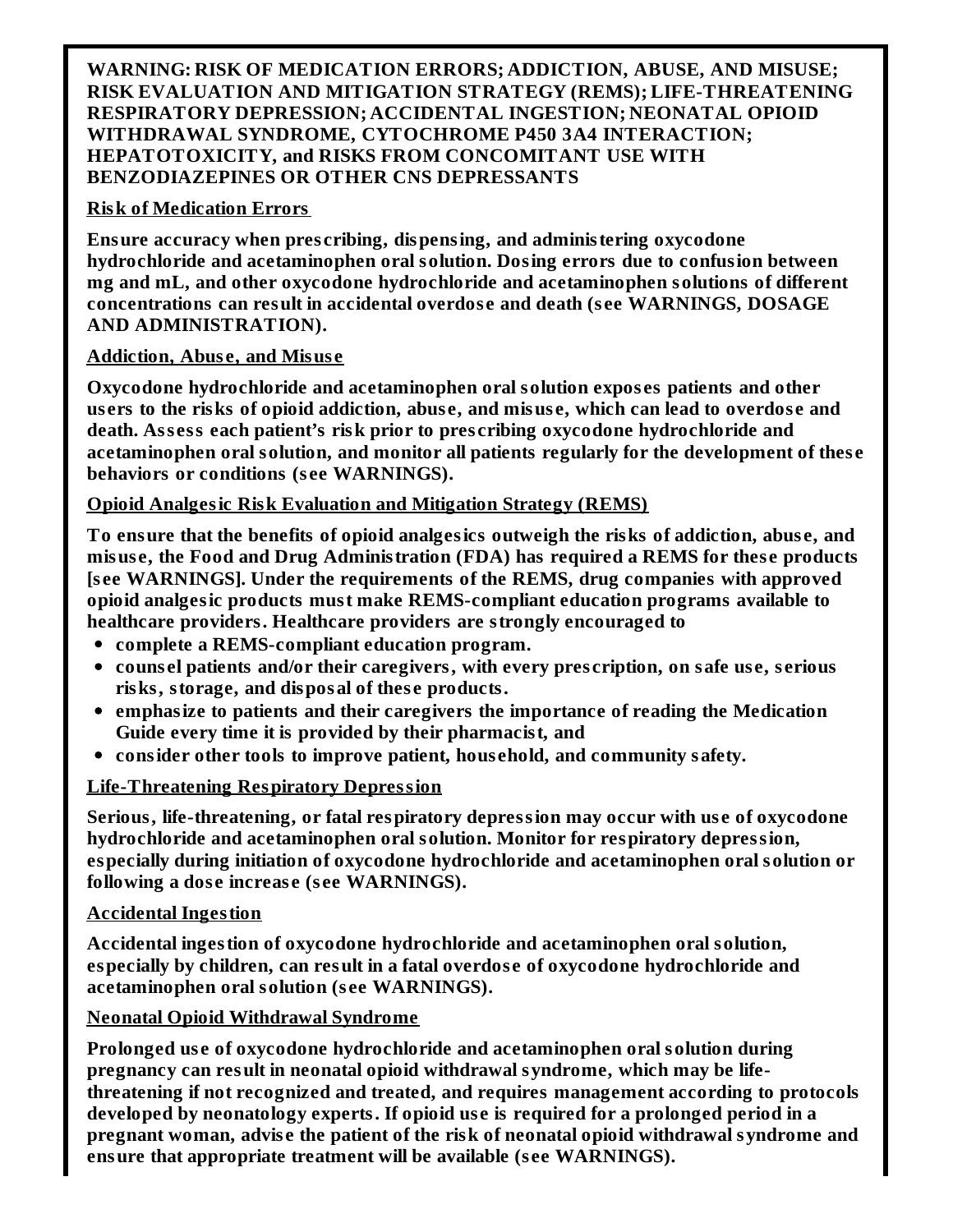#### **Cytochrome P450 3A4 Interaction**

**The concomitant us e of oxycodone hydrochloride and acetaminophen oral solution with all cytochrome P450 3A4 inhibitors may result in an increas e in oxycodone plasma concentrations, which could increas e or prolong advers e reactions and may caus e potentially fatal respiratory depression. In addition, dis continuation of a concomitantly us ed cytochrome P450 3A4 inducer may result in an increas e in oxycodone plasma concentration. Monitor patients receiving oxycodone hydrochloride and acetaminophen oral solution and any CYP3A4 inhibitor or inducer (s ee CLINICAL PHARMACOLOGY, WARNINGS, PRECAUTIONS, Drug Interactions).**

#### **Hepatotoxicity**

**Acetaminophen has been associated with cas es of acute liver failure, at times resulting in** liver transplant and death. Most of the cases of liver injury are associated with the use of **acetaminophen at dos es that exceed 4000 mg per day, and often involve more than one acetaminophen-containing product (s ee WARNINGS).**

**Risks From Concomitant Us e With Benzodiazepines Or Other CNS Depressants**

**Concomitant us e of opioids with benzodiazepines or other central nervous system (CNS) depressants, including alcohol, may result in profound s edation, respiratory depression, coma, and death (s ee WARNINGS, PRECAUTIONS, Drug Interactions).**

- **Res erve concomitant pres cribing of oxycodone hydrochloride and acetaminophen oral solution and benzodiazepines or other CNS depressants for us e in patients for whom alternative treatment options are inadequate.**
- **Limit dosages and durations to the minimum required.**
- **Follow patients for signs and symptoms of respiratory depression and s edation.**

### **DESCRIPTION**

### **Oxycodone hydrochloride and acetaminophen is available in liquid forms for oral administration.**

Each 5 mL of oral solution for oral administration contains:

Oxycodone hydrochloride USP………….……5 mg\*

(\*5 mg oxycodone hydrochloride is equivalent to 4.4815 mg oxycodone)

Acetaminophen USP………………………..325 mg

### **Inactive Ingredients**

The solution contains: edetate disodium, FD&C Red No. 40 powder, flavor mixed berry natural and artificial, hydrochloric acid, polyethylene glycol, potassium sorbate, propylene glycol, purified water, saccharin sodium, sucrose. Hydrochloric acid and/or sodium hydroxide may be added to adjust pH.

Oxycodone hydrochloride and acetaminophen oral solution contains oxycodone, 14 hydroxydihydrocodeinone, a semisynthetic opioid analgesic which occurs as a white to off-white fine crystalline powder. The molecular formula for oxycodone hydrochloride is C  $_{18}$ H  $_{21}$ NO  $_4$   $\cdot$  HCl and the molecular weight is 351.82. It is derived from the opium alkaloid, thebaine, and may be represented by the following structural formula: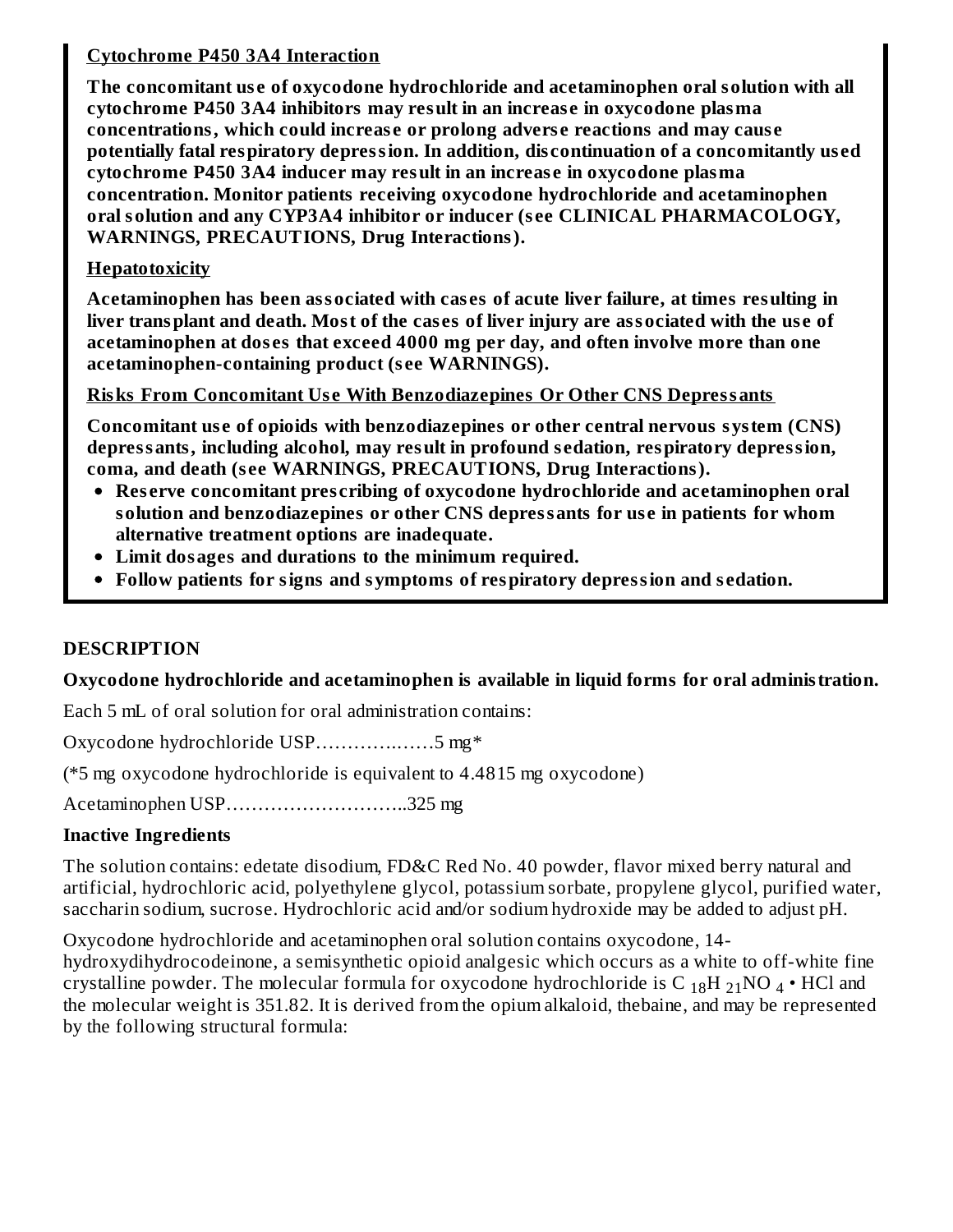

Oxycodone hydrochloride and acetaminophen oral solution contains acetaminophen, 4' hydroxyacetanilide, is a non-opiate, non-salicylate analgesic and antipyretic which occurs as a white, odorless, crystalline powder. The molecular formula for acetaminophen is C  $_8\mathrm{H}$  <sub>9</sub>NO  $_2$  and the molecular weight is 151.16. It may be represented by the following structural formula:



#### **CLINICAL PHARMACOLOGY**

#### **Mechanism of Action**

Oxycodone is a full opioid agonist with relative selectivity for the mu-opioid receptor, although it can interact with other opioid receptors at higher doses. The principal therapeutic action of oxycodone is analgesia. Like all full opioid agonists, there is no ceiling effect for analgesia with oxycodone. Clinically, dosage is titrated to provide adequate analgesia and may be limited by adverse reactions, including respiratory and CNS depression.

The precise mechanism of the analgesic action is unknown. However, specific CNS opioid receptors for endogenous compounds with opioid-like activity have been identified throughout the brain and spinal cord and are thought to play a role in the analgesic effects of this drug.

The precise mechanism of the analgesic properties of acetaminophen is not established but is thought to involve central actions.

#### Pharmacodynamics

#### Effects on the Central Nervous System

Oxycodone produces respiratory depression by direct action on brain stem respiratory centers. The respiratory depression involves a reduction in the responsiveness of the brain stem respiratory centers to both increases in carbon dioxide tension and electrical stimulation.

Oxycodone causes miosis, even in total darkness. Pinpoint pupils are a sign of opioid overdose but are not pathognomonic (e.g., pontine lesions of hemorrhagic or ischemic origins may produce similar findings). Marked mydriasis rather than miosis may be seen due to hypoxia in overdose situations.

Therapeutic doses of acetaminophen have negligible effects on the cardiovascular or respiratory systems; however, toxic doses may cause circulatory failure and rapid, shallow breathing.

Effects on the Gastrointestinal Tract and Other Smooth Muscle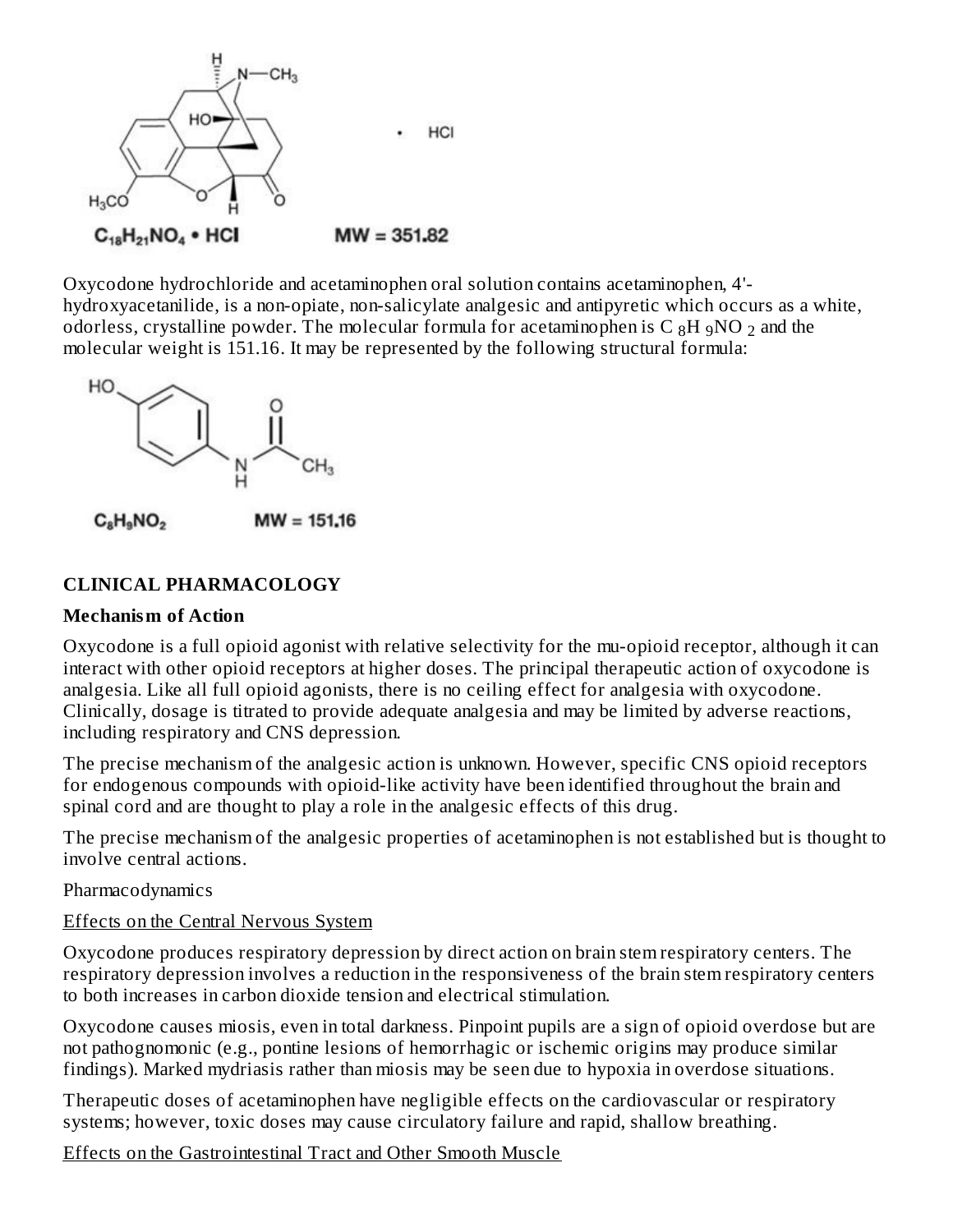Oxycodone causes a reduction in motility associated with an increase in smooth muscle tone in the antrum of the stomach and duodenum. Digestion of food in the small intestine is delayed and propulsive contractions are decreased. Propulsive peristaltic waves in the colon are decreased, while tone may be increased to the point of spasm, resulting in constipation. Other opioid-induced effects may include a reduction in biliary and pancreatic secretions, spasm of sphincter of Oddi, and transient elevations in serum amylase.

### Effects on the Cardiovascular System

Oxycodone produces peripheral vasodilation which may result in orthostatic hypotension or syncope. Manifestations of histamine release and/or peripheral vasodilation may include pruritus, flushing, red eyes, sweating, and/or orthostatic hypotension.

### Effects on the Endocrine System

Opioids inhibit the secretion of adrenocorticotropic hormone (ACTH), cortisol, and luteinizing hormone (LH) in humans ( *see* **ADVERSE REACTIONS**). They also stimulate prolactin, growth hormone (GH) secretion, and pancreatic secretion of insulin and glucagon.

Chronic use of opioids may influence the hypothalamic-pituitary-gonadal axis, leading to androgen deficiency that may manifest as symptoms as low libido, impotence, erectile dysfunction, amenorrhea, or infertility. The causal role of opioids in the syndrome of hypogonadism is unknown because the various medical, physical, lifestyle, and psychological stressors that may influence gonadal hormone levels have not been adequately controlled for in studies conducted to date ( *see* **ADVERSE REACTIONS**).

### Effects on the Immune System

Opioids have been shown to have a variety of effects on components of the immune system. The clinical significance of these findings is unknown. Overall, the effects of opioids appear to be modestly immunosuppressive.

#### Concentration-Efficacy Relationships

The minimum effective analgesic concentration will vary widely among patients, especially among patients who have been previously treated with potent agonist opioids. The minimum effective analgesic concentration of oxycodone for any individual patient may increase over time due to an increase in pain, the development of a new pain syndrome, and/or the development of analgesic tolerance ( *see* **DOSAGE AND ADMINISTRATION**).

### Concentration-Adverse Reaction Relationships

There is a relationship between increasing oxycodone plasma concentration and increasing frequency of dose-related opioid adverse reactions such as nausea, vomiting, CNS effects, and respiratory depression. In opioid-tolerant patients, the situation may be altered by the development of tolerance to opioid-related adverse reactions ( *see* **DOSAGE AND ADMINISTRATION**).

### Pharmacokinetics

**Absorption and Distribution –** The mean absolute oral bioavailability of oxycodone in cancer patients was reported to be about 87%. Oxycodone has been shown to be 45% bound to human plasma proteins *in vitro*. The volume of distribution after intravenous administration is 211.9 ±186.6 L.

Absorption of acetaminophen is rapid and almost complete from the GI tract after oral administration. With overdosage, absorption is complete in 4 hours. Acetaminophen is relatively uniformly distributed throughout most body fluids. Binding of the drug to plasma proteins is variable; only 20% to 50% may be bound at the concentrations encountered during acute intoxication.

### Metabolism and Elimination

### Oxycodone

In humans, oxycodone is extensively metabolized to noroxycodone by means of CYP3A-mediated N-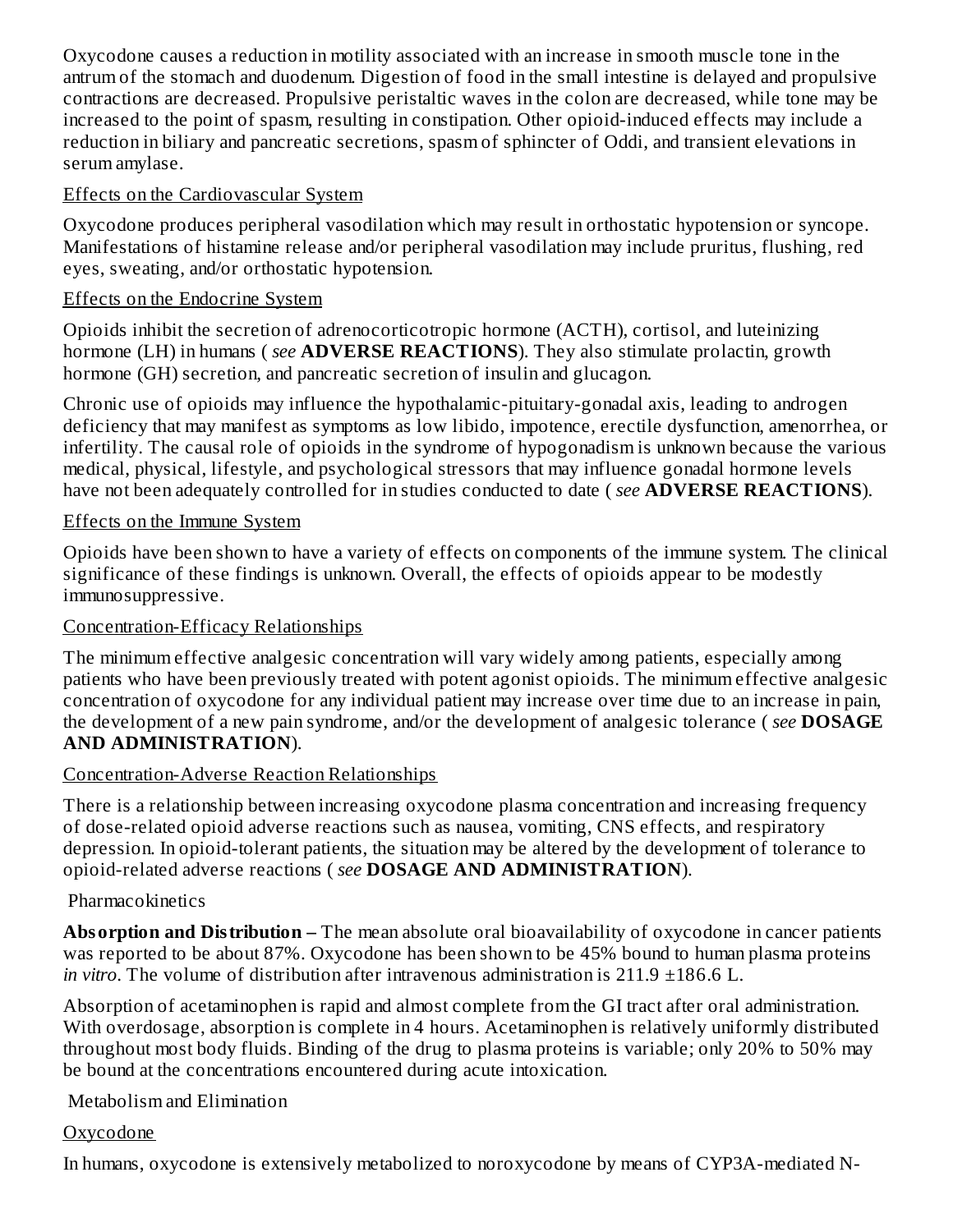### demethylation, oxymorphone by means of CYP2D6-mediated O-demethylation, and their glucuronides ( *see* **PRECAUTIONS, Drug Interactions**).

#### Acetaminophen

Acetaminophen is rapidly absorbed from the gastrointestinal tract and is distributed throughout most body tissues. A small fraction (10 to 25%) of acetaminophen is bound to plasma proteins. The plasma half-life is 1.25 to 3 hours, but may be increased by liver damage and following overdosage. Elimination of acetaminophen is principally by liver metabolism (conjugation) and subsequent renal excretion of metabolites. Acetaminophen is primarily metabolized in the liver by first-order kinetics and involves three principal separate pathways: conjugation with glucuronide; conjugation with sulfate; and oxidation via the cytochrome, P450-dependent, mixed-function oxidase enzyme pathway to form a reactive intermediate metabolite, which conjugates with glutathione and is then further metabolized to form cysteine and mercapturic acid conjugates. The principal cytochrome P450 isoenzyme involved appears to be CYP2E1, with CYP1A2 and CYP3A4 as additional pathways. Approximately 85% of an oral dose appears in the urine within 24 hours of administration, most as the glucuronide conjugate, with small amounts of other conjugates and unchanged drug ( *see* **OVERDOSAGE**) for toxicity information.

### **INDICATIONS AND USAGE**

Oxycodone hydrochloride and acetaminophen oral solution is indicated for the management of pain severe enough to require an opioid analgesic and for which alternative treatments are inadequate.

#### Limitations of Use

Because of the risks of addiction, abuse, and misuse, with opioids, even at recommended doses ( *see* **WARNINGS** ), reserve oxycodone hydrochloride and acetaminophen oral solution for use in patients for whom alternative treatment options [e.g., non-opioid analgesics]

- Have not been tolerated, or are not expected to be tolerated,
- Have not provided adequate analgesia, or are not expected to provide adequate analgesia

## **CONTRAINDICATIONS**

Oxycodone hydrochloride and acetaminophen oral solution is contraindicated in patients with:

- Significant respiratory depression ( *see* **WARNINGS** )
- Acute or severe bronchial asthma in an unmonitored setting or in the absence of resuscitative equipment ( *see* **WARNINGS** )
- Known or suspected gastrointestinal obstruction, including paralytic ileus ( *see* **WARNINGS** )
- Hypersensitivity to oxycodone, acetaminophen, or any other component of the product (e.g., anaphylaxis) ( *see* **WARNINGS, ADVERSE REACTIONS**)

### **WARNINGS**

### **Risk of Accidental Overdos e and Death due to Medication Errors**

Dosing errors can result in accidental overdose and death. Avoid dosing errors that may result from confusion between mg and mL and confusion with oxycodone hydrochloride and acetaminophen oral solutions of different concentrations, when prescribing, dispensing, and administering oxycodone hydrochloride and acetaminophen oral solution. Ensure that the dose is communicated clearly and dispensed accurately. Always use a calibrated measuring device when administering oxycodone hydrochloride and acetaminophen oral solution to ensure the dose is measured and administered accurately.

### **Addiction, Abus e, and Misus e**

Oxycodone hydrochloride and acetaminophen oral solution contains oxycodone, a Schedule II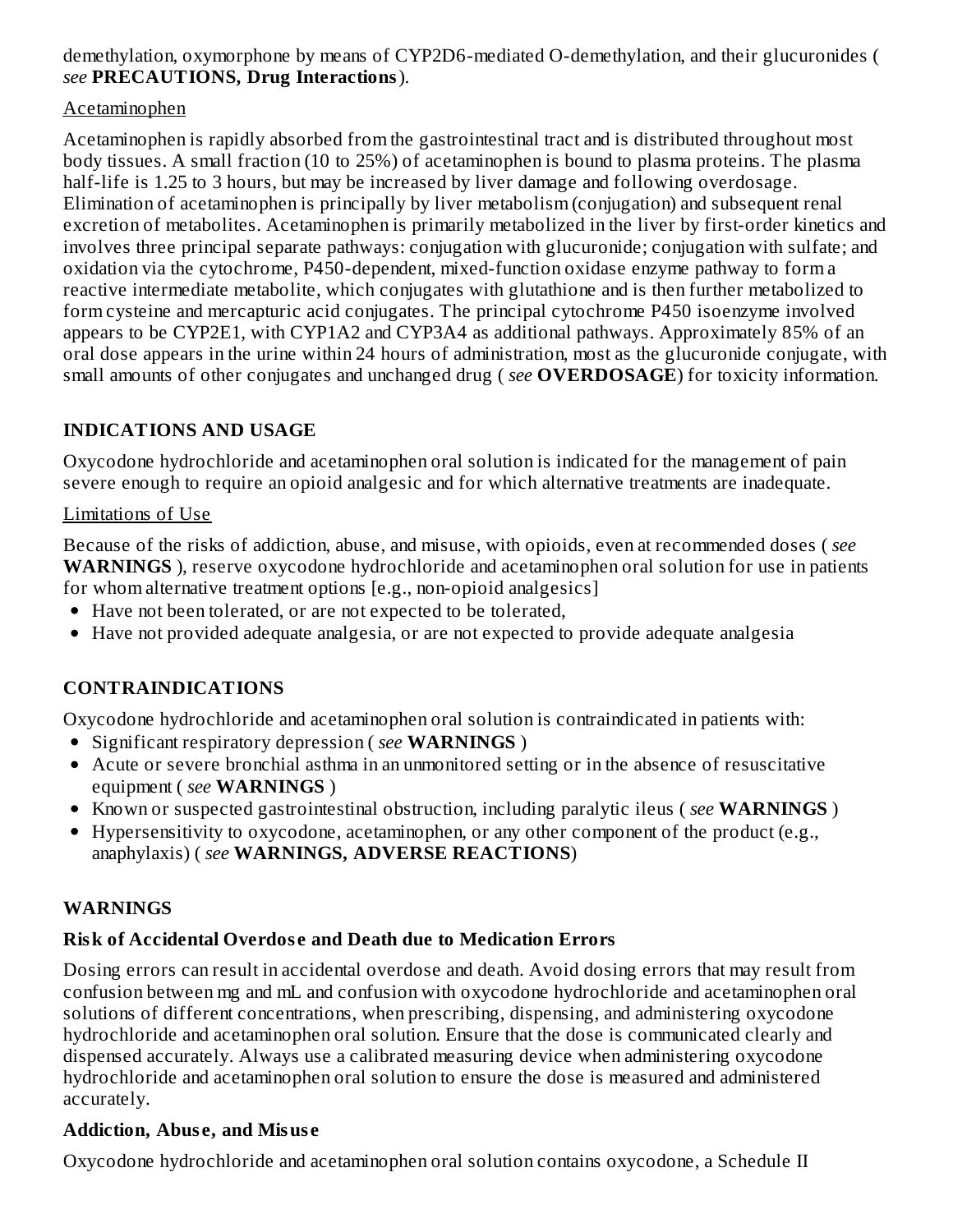controlled substance. As an opioid, oxycodone hydrochloride and acetaminophen oral solution exposes users to the risks of addiction, abuse, and misuse ( *see* **DRUG ABUSE AND DEPENDENCE**).

Although the risk of addiction in any individual is unknown, it can occur in patients appropriately prescribed oxycodone hydrochloride and acetaminophen oral solution. Addiction can occur at recommended dosages and if the drug is misused or abused.

Assess each patient's risk for opioid addiction, abuse, or misuse prior to prescribing oxycodone hydrochloride and acetaminophen oral solution, and monitor all patients receiving oxycodone hydrochloride and acetaminophen oral solution for the development of these behaviors and conditions. Risks are increased in patients with a personal or family history of substance abuse (including drug or alcohol abuse or addiction) or mental illness (e.g., major depression). The potential for these risks should not, however, prevent the proper management of pain in any given patient. Patients at increased risk may be prescribed opioids such as oxycodone hydrochloride and acetaminophen oral solution, but use in such patients necessitates intensive counseling about the risks and proper use of oxycodone hydrochloride and acetaminophen oral solution along with intensive monitoring for signs of addiction, abuse, and misuse. Consider prescribing naloxone for the emergency treatment of opioid overdose ( *see* **WARNINGS, Life-Threatening Respiratory Depression, DOSAGE AND ADMINISTRATION, Patient Access to Naloxone for the Emergency Treatment of Opioid Overdos e**).

Opioids are sought by drug abusers and people with addiction disorders and are subject to criminal diversion. Consider these risks when prescribing or dispensing oxycodone hydrochloride and acetaminophen oral solution. Strategies to reduce these risks include prescribing the drug in the smallest appropriate quantity and advising the patient on the proper disposal of unused drug ( *see* **PRECAUTIONS, Information for Patients/Caregivers** ). Contact local state professional licensing board or state controlled substances authority for information on how to prevent and detect abuse or diversion of this product.

### **Opioid Analgesic Risk Evaluation and Mitigation Strategy (REMS)**

To ensure that the benefits of opioid analgesics outweigh the risks of addiction, abuse, and misuse, the Food and Drug Administration (FDA) has required a Risk Evaluation and Mitigation Strategy (REMS) for these products. Under the requirements of the REMS, drug companies with approved opioid analgesic products must make REMS-compliant education programs available to healthcare providers. Prescribers are strongly encouraged to do all of the following:

- Complete a REMS-compliant education program offered by an accredited provider of continuing education (CE) or another education program that includes all the elements of the FDA Education Blueprint for Health Care Providers Involved in the Management or Support of Patients with Pain.
- Discuss the safe use, serious risks, and proper storage and disposal of opioid analgesics with patients and/or their caregivers every time these medicines are prescribed. The Patient Counseling Guide (PCG) can be obtained at this link: www.fda.gov/opioidAnalgesicsREMSPCD.
- Emphasize to patients and their caregivers the importance of reading the Medication Guide that they will receive from their pharmacist every time an opioid analgesic is dispensed to them.
- Consider using other tools to improve patient, household, and community safety, such as patientprescriber agreements that reinforce patient-prescriber responsibilities.

To obtain further information on the opioid analgesic REMS and for a list of accredited REMS CME/CE, call 800-503-0784, or log on to www.opioidanalgesicrems.com The FDA Blueprint can be found at www.fda.gov/OpioidAnalgesicsREMSBlueprint.

## **Life-Threatening Respiratory Depression**

Serious, life-threatening, or fatal respiratory depression has been reported with the use of opioids, even when used as recommended. Respiratory depression, if not immediately recognized and treated, may lead to respiratory arrest and death. Management of respiratory depression may include close observation, supportive measures, and use of opioid antagonists, depending on the patient's clinical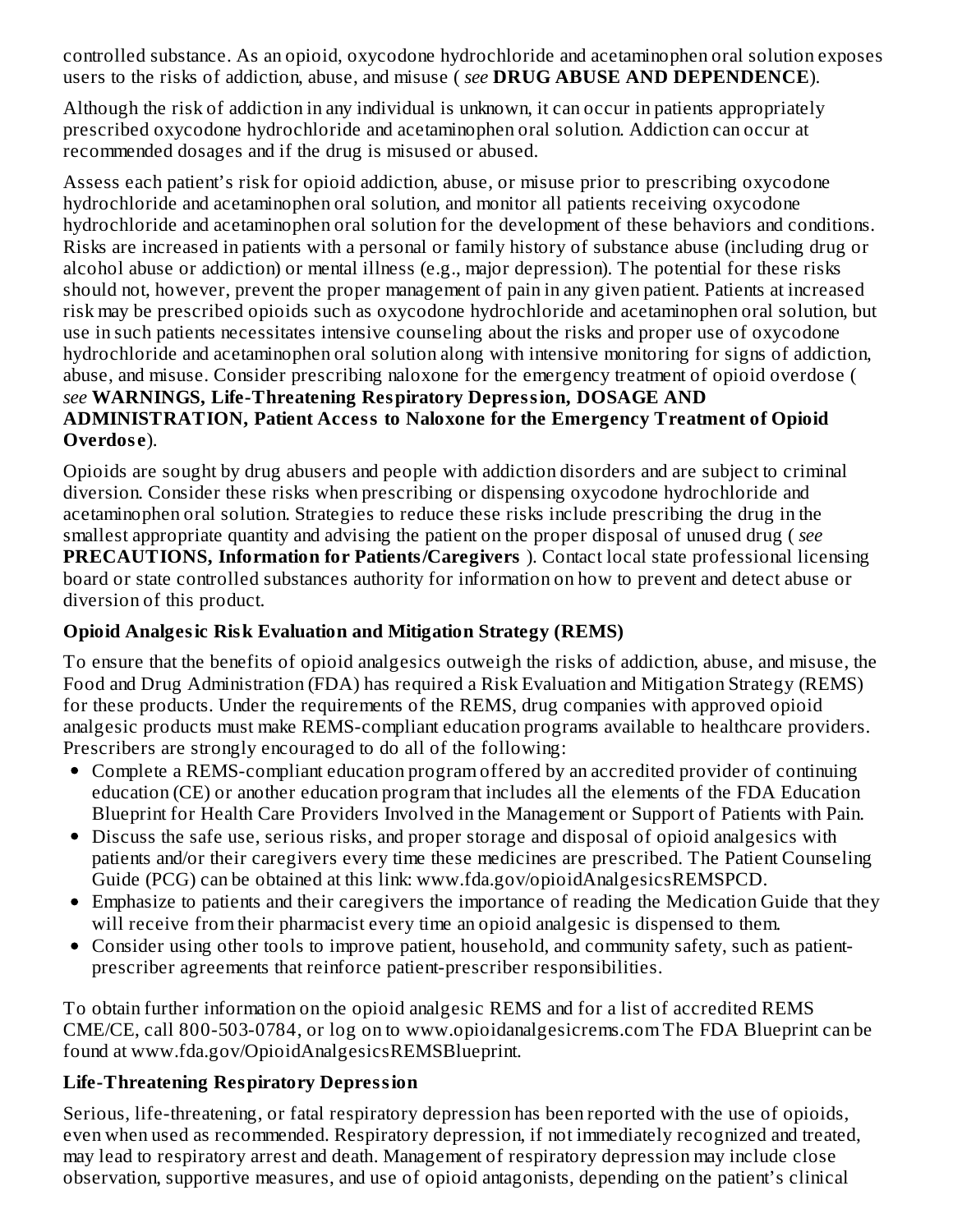status ( *see* **OVERDOSAGE**). Carbon dioxide (CO2) retention from opioid-induced respiratory depression can exacerbate the sedating effects of opioids.

While serious, life-threatening, or fatal respiratory depression can occur at any time during the use of oxycodone hydrochloride and acetaminophen oral solution, the risk is greatest during the initiation of therapy or following a dosage increase. Monitor patients closely for respiratory depression, especially within the first 24 to 72 hours of initiating therapy with and following dosage increases of oxycodone hydrochloride and acetaminophen oral solution.

To reduce the risk of respiratory depression, proper dosing and titration of oxycodone hydrochloride and acetaminophen oral solution are essential ( *see* **DOSAGE AND ADMINISTRATION** ). Overestimating the oxycodone hydrochloride and acetaminophen oral solution dosage when converting patients from another opioid product can result in a fatal overdose with the first dose.

Accidental ingestion of oxycodone hydrochloride and acetaminophen oral solution, especially by children, can result in respiratory depression and death due to an overdose of oxycodone hydrochloride and acetaminophen oral solution.

Educate patients and caregivers on how to recognize respiratory depression and emphasize the importance of calling 911 or getting emergency medical help right away in the event of a known or suspected overdose ( *see* **PRECAUTIONS, Information for Patients/Caregivers**).

Opioids can cause sleep-related breathing disorders including central sleep apnea (CSA) and sleeprelated hypoxemia. Opioid use increases the risk of CSA in a dose-dependent fashion. In patients who present with CSA, consider decreasing the opioid dosage using best practices for opioid taper (see **DOSAGE AND ADMINISTRATION**).

## **Patient Access to Naloxone for the Emergency Treatment of Opioid Overdos e**

Discuss the availability of naloxone for the emergency treatment of opioid overdose with the patient and caregiver and assess the potential need for access to naloxone, both when initiating and renewing treatment with oxycodone and acetaminophen oral solution. Inform patients and caregivers about the various ways to obtain naloxone as permitted by individual state naloxone dispensing and prescribing requirements or guidelines (e.g., by prescription, directly from a pharmacist, or as part of a communitybased program). Educate patients and caregivers on how to recognize respiratory depression and emphasize the importance of calling 911 or getting emergency medical help, even if naloxone is administered ( *see* **PRECAUTIONS, Information for Patients/Caregivers**).

Consider prescribing naloxone, based on the patient's risk factors for overdose, such as concomitant use of other CNS depressants, a history of opioid use disorder, or prior opioid overdose. The presence of risk factors for overdose should not prevent the proper management of pain in any given patient. Also consider prescribing naloxone if the patient has household members (including children) or other close contacts at risk for accidental ingestion or overdose. If naloxone is prescribed, educate patients and caregivers on how to treat with naloxone ( *see* **WARNINGS, Addiction, Abus e, and Misus e, Risks from Concomitant Us e with Benzodiazepines or Other CNS Depressants,PRECAUTIONS, Information for Patients/Caregivers**)

### **Neonatal Opioid Withdrawal Syndrome**

Prolonged use of oxycodone hydrochloride and acetaminophen oral solution during pregnancy can result in withdrawal in the neonate. Neonatal opioid withdrawal syndrome, unlike opioid withdrawal syndrome in adults, may be life-threatening if not recognized and treated, and requires management according to protocols developed by neonatology experts. Observe newborns for signs of neonatal opioid withdrawal syndrome and manage accordingly. Advise pregnant women using opioids for a prolonged period of the risk of neonatal opioid withdrawal syndrome and ensure that appropriate treatment will be available ( *see* **PRECAUTIONS, Information for Patients/Caregivers, Pregnancy** ).

**Risks of Concomitant Us e or Dis continuation of Cytochrome P450 3A4 Inhibitors and Inducers**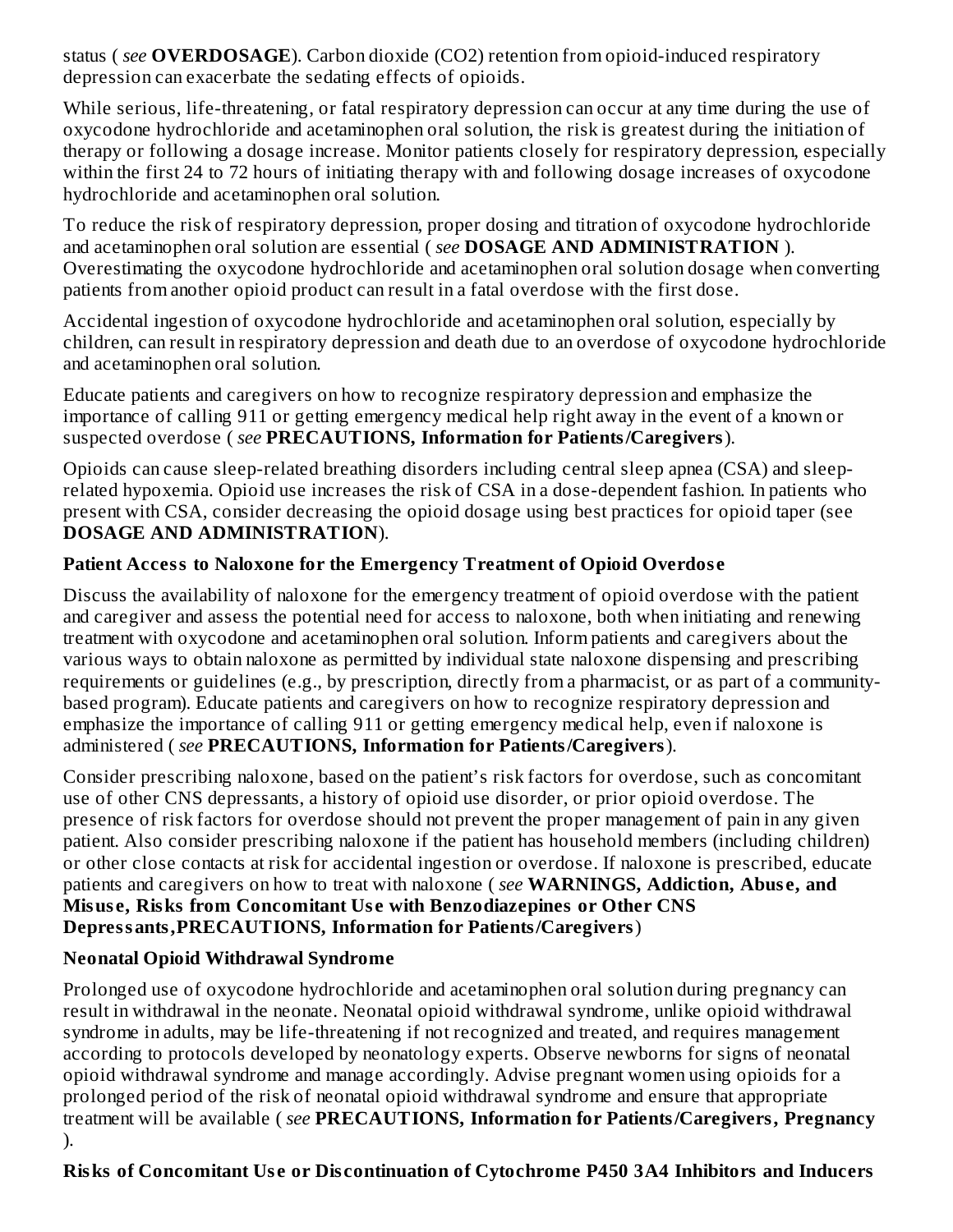Concomitant use of oxycodone hydrochloride and acetaminophen oral solution with a CYP3A4 inhibitor, such as macrolide antibiotics (e.g., erythromycin), azole-antifungal agents (e.g., ketoconazole), and protease inhibitors (e.g., ritonavir), may increase plasma concentrations of oxycodone hydrochloride and prolong opioid adverse reactions, which may cause potentially fatal respiratory depression ( *see* **WARNINGS** ), particularly when an inhibitor is added after a stable dose of oxycodone hydrochloride and acetaminophen oral solution is achieved. Similarly, discontinuation of a CYP3A4 inducer, such as rifampin, carbamazepine, and phenytoin, in oxycodone hydrochloride and acetaminophen oral solution-treated patients may increase oxycodone plasma concentrations and prolong opioid adverse reactions. When using oxycodone hydrochloride and acetaminophen oral solution with CYP3A4 inhibitors or discontinuing CYP3A4 inducers in oxycodone hydrochloride and acetaminophen oral solution-treated patients, monitor patients closely at frequent intervals and consider dosage reduction of oxycodone hydrochloride and acetaminophen oral solution until stable drug effects are achieved ( *see* **PRECAUTIONS, Drug Interactions** ).

Concomitant use of oxycodone hydrochloride and acetaminophen oral solution with CYP3A4 inducers or discontinuation of an CYP3A4 inhibitor could decrease oxycodone hydrochloride plasma concentrations, decrease opioid efficacy or, possibly, lead to a withdrawal syndrome in a patient who had developed physical dependence to oxycodone hydrochloride. When using oxycodone hydrochloride and acetaminophen oral solution with CYP3A4 inducers or discontinuing CYP3A4 inhibitors, monitor patients closely at frequent intervals and consider increasing the opioid dosage if needed to maintain adequate analgesia or if symptoms of opioid withdrawal occur ( *see* **PRECAUTIONS, Drug Interactions** ).

### **Risks from Concomitant Us e with Benzodiazepines or Other CNS Depressants**

Profound sedation, respiratory depression, coma, and death may result from the concomitant use of oxycodone hydrochloride and acetaminophen oral solution with benzodiazepines or other CNS depressants (e.g., non-benzodiazepine sedatives/hypnotics, anxiolytics, tranquilizers, muscle relaxants, general anesthetics, antipsychotics, other opioids, alcohol). Because of these risks, reserve concomitant prescribing of these drugs for use in patients for whom alternative treatment options are inadequate.

Observational studies have demonstrated that concomitant use of opioid analgesics and benzodiazepines increases the risk of drug-related mortality compared to use of opioid analgesics alone. Because of similar pharmacological properties, it is reasonable to expect similar risk with the concomitant use of other CNS depressant drugs with opioid analgesics ( *see* **PRECAUTIONS, Drug Interactions** ).

If the decision is made to prescribe a benzodiazepine or other CNS depressant concomitantly with an opioid analgesic, prescribe the lowest effective dosages and minimum durations of concomitant use. In patients already receiving an opioid analgesic, prescribe a lower initial dose of the benzodiazepine or other CNS depressant than indicated in the absence of an opioid, and titrate based on clinical response. If an opioid analgesic is initiated in a patient already taking a benzodiazepine or other CNS depressant, prescribe a lower initial dose of the opioid analgesic, and titrate based on clinical response. Follow patients closely for signs and symptoms of respiratory depression and sedation. If concomitant use is warranted, consider prescribing naloxone for the emergency treatment of opioid overdose ( *see* **WARNINGS, Life-Threatening Respiratory Depression, DOSAGE AND ADMINISTRATION, Patient Access to Naloxone for the Emergency Treatment of Opioid Overdos e**).

Advise both patients and caregivers about the risks of respiratory depression and sedation when oxycodone hydrochloride and acetaminophen oral solution is used with benzodiazepines or other CNS depressants (including alcohol and illicit drugs). Advise patients not to drive or operate heavy machinery until the effects of concomitant use of the benzodiazepine or other CNS depressant have been determined. Screen patients for risk of substance use disorders, including opioid abuse and misuse, and warn them of the risk for overdose and death associated with the use of additional CNS depressants including alcohol and illicit drugs.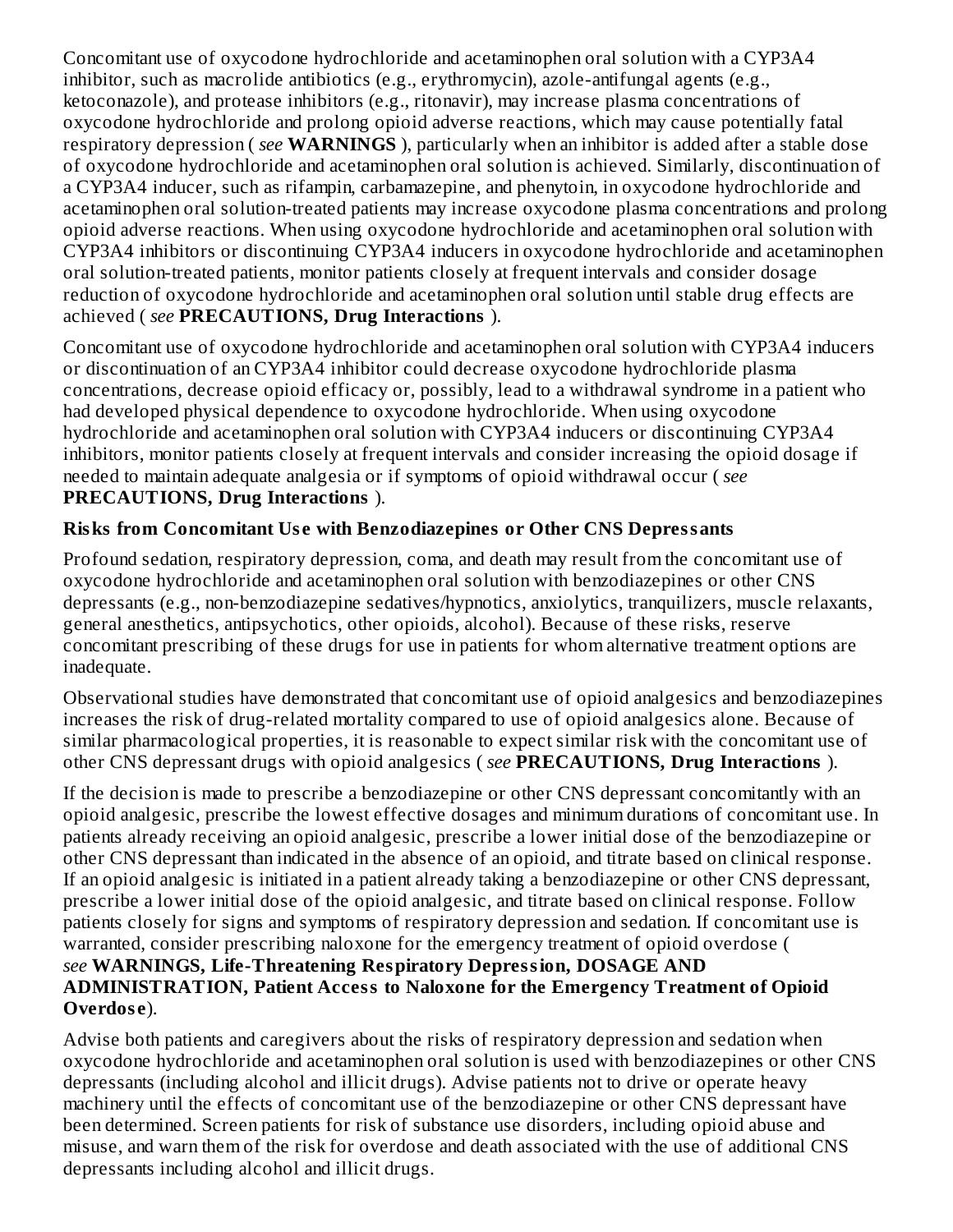#### **Life-Threatening Respiratory Depression in Patients with Chronic Pulmonary Dis eas e or in Elderly, Cachectic, or Debilitated Patients**

The use of oxycodone hydrochloride and acetaminophen oral solution in patients with acute or severe bronchial asthma in an unmonitored setting or in the absence of resuscitative equipment is contraindicated.

**Patients with Chronic Pulmonary Dis eas e –** Oxycodone hydrochloride and acetaminophen oral solution-treated patients with significant chronic obstructive pulmonary disease or cor pulmonale, and those with a substantially decreased respiratory reserve, hypoxia, hypercapnia, or pre-existing respiratory depression are at increased risk of decreased respiratory drive including apnea, even at recommended dosages of oxycodone hydrochloride and acetaminophen oral solution ( *see* **WARNINGS, Life-Threatening Respiratory Depression** ).

**Elderly, Cachetic, or Debilitated Patients –** Life-threatening respiratory depression is more likely to occur in elderly, cachectic, or debilitated patients because they may have altered pharmacokinetics or altered clearance compared to younger, healthier patients ( *see* **WARNINGS, Life-Threatening Respiratory Depression**).

Monitor such patients closely, particularly when initiating and titrating oxycodone hydrochloride and acetaminophen oral solution and when oxycodone hydrochloride and acetaminophen oral solution is given concomitantly with other drugs that depress respiration ( *see* **WARNINGS, Life-Threatening Respiratory Depression**). Alternatively, consider the use of non-opioid analgesics in these patients.

## **Adrenal Insufficiency**

Cases of adrenal insufficiency have been reported with opioid use, more often following greater than one month of use. Presentation of adrenal insufficiency may include non-specific symptoms and signs including nausea, vomiting, anorexia, fatigue, weakness, dizziness, and low blood pressure. If adrenal insufficiency is suspected, confirm the diagnosis with diagnostic testing as soon as possible. If adrenal insufficiency is diagnosed, treat with physiologic replacement doses of corticosteroids. Wean the patient off of the opioid to allow adrenal function to recover and continue corticosteroid treatment until adrenal function recovers. Other opioids may be tried as some cases reported use of a different opioid without recurrence of adrenal insufficiency. The information available does not identify any particular opioids as being more likely to be associated with adrenal insufficiency.

## **Severe Hypotension**

Oxycodone hydrochloride and acetaminophen oral solution may cause severe hypotension including orthostatic hypotension and syncope in ambulatory patients. There is increased risk in patients whose ability to maintain blood pressure has already been compromised by a reduced blood volume or concurrent administration of certain CNS depressant drugs (e.g., phenothiazines or general anesthetics) ( *see* **PRECAUTIONS, Drug Interactions**). Monitor these patients for signs of hypotension after initiating or titrating the dosage of oxycodone hydrochloride and acetaminophen oral solution. In patients with circulatory shock oxycodone hydrochloride and acetaminophen oral solution may cause vasodilatation that can further reduce cardiac output and blood pressure. Avoid the use of oxycodone hydrochloride and acetaminophen oral solution with circulatory shock.

**Hepatotoxicity –** Acetaminophen has been associated with cases of acute liver failure, at times resulting in liver transplant and death. Most of the cases of liver injury are associated with the use of acetaminophen at doses that exceed 4000 milligrams per day, and often involve more than one acetaminophen-containing product. The excessive intake of acetaminophen may be intentional to cause self-harm or unintentional as patients attempt to obtain more pain relief or unknowingly take other acetaminophen-containing products.

The risk of acute liver failure is higher in individuals with underlying liver disease and in individuals who ingest alcohol while taking acetaminophen.

Instruct patients to look for acetaminophen or APAP on package labels and not to use more than one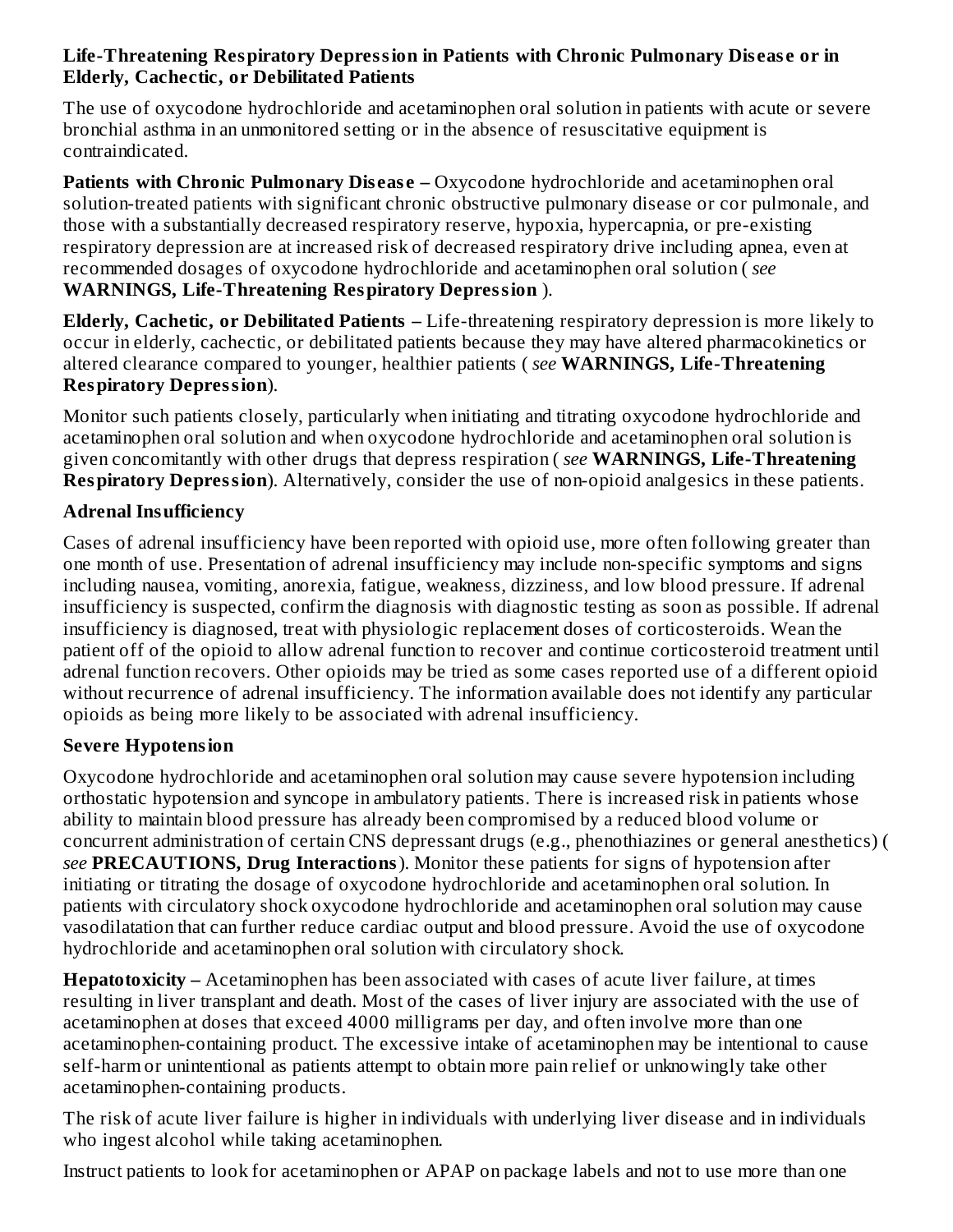product that contains acetaminophen. Instruct patients to seek medical attention immediately upon ingestion of more than 4000 milligrams of acetaminophen per day, even if they feel well.

#### **Serious Skin Reactions**

Rarely, acetaminophen may cause serious skin reactions such as acute generalized exanthematous pustulosis (AGEP), Stevens-Johnson Syndrome (SJS), and toxic epidermal necrolysis (TEN), which can be fatal. Patients should be informed about the signs of serious skin reactions, and use of the drug should be discontinued at the first appearance of skin rash or any other sign of hypersensitivity.

**Hypers ensitivity/Anaphylaxis –** There have been post-marketing reports of hypersensitivity and anaphylaxis associated with use of acetaminophen. Clinical signs included swelling of the face, mouth, and throat, respiratory distress, urticaria, rash, pruritus, and vomiting. There were infrequent reports of life-threatening anaphylaxis requiring emergency medical attention. Instruct patients to discontinue oxycodone hydrochloride and acetaminophen oral solution immediately and seek medical care if they experience these symptoms. Do not prescribe oxycodone hydrochloride and acetaminophen oral solution for patients with acetaminophen allergy ( *see* **PRECAUTIONS, Information for Patients/Caregivers**).

#### **Risks of Us e in Patients with Increas ed Intracranial Pressure, Brain Tumors, Head Injury, or Impaired Cons ciousness**

In patients who may be susceptible to the intracranial effects of CO2 retention (e.g., those with evidence of increased intracranial pressure or brain tumors), oxycodone hydrochloride and acetaminophen oral solution may reduce respiratory drive, and the resultant CO2 retention can further increase intracranial pressure. Monitor such patients for signs of sedation and respiratory depression, particularly when initiating therapy with oxycodone hydrochloride and acetaminophen oral solution.

Opioids may also obscure the clinical course in a patient with a head injury. Avoid the use of oxycodone hydrochloride and acetaminophen oral solution in patients with impaired consciousness or coma.

### **Risks of Us e in Patients with Gastrointestinal Conditions**

Oxycodone hydrochloride and acetaminophen oral solution is contraindicated in patients with known or suspected gastrointestinal obstruction, including paralytic ileus.

The administration of oxycodone hydrochloride and acetaminophen oral solution, or other opioids may obscure the diagnosis or clinical course in patients with acute abdominal conditions.

The oxycodone in oxycodone hydrochloride and acetaminophen oral solution may cause spasm of the sphincter of Oddi. Opioids may cause increases in serum amylase. Monitor patients with biliary tract disease, including acute pancreatitis, for worsening symptoms.

## **Increas ed Risk of Seizures in Patients with Seizure Disorders**

The oxycodone in oxycodone hydrochloride and acetaminophen oral solution may increase the frequency of seizures in patients with seizure disorders, and may increase the risk of seizures occurring in other clinical settings associated with seizures. Monitor patients with a history of seizure disorders for worsened seizure control during oxycodone hydrochloride and acetaminophen oral solution therapy.

### **Withdrawal**

Do not abruptly discontinue oxycodone hydrochloride and acetaminophen oral solution in a patient physically dependent on opioids. When discontinuing oxycodone hydrochloride and acetaminophen oral solution in a physically dependent patient, gradually taper the dosage. Rapid tapering of oxycodone hydrochloride and acetaminophen oral solution in a patient physically dependent on opioids may lead to a withdrawal syndrome and return of pain (see **DOSAGE AND ADMINISTRATION,DRUG ABUSE AND DEPENDENCE**).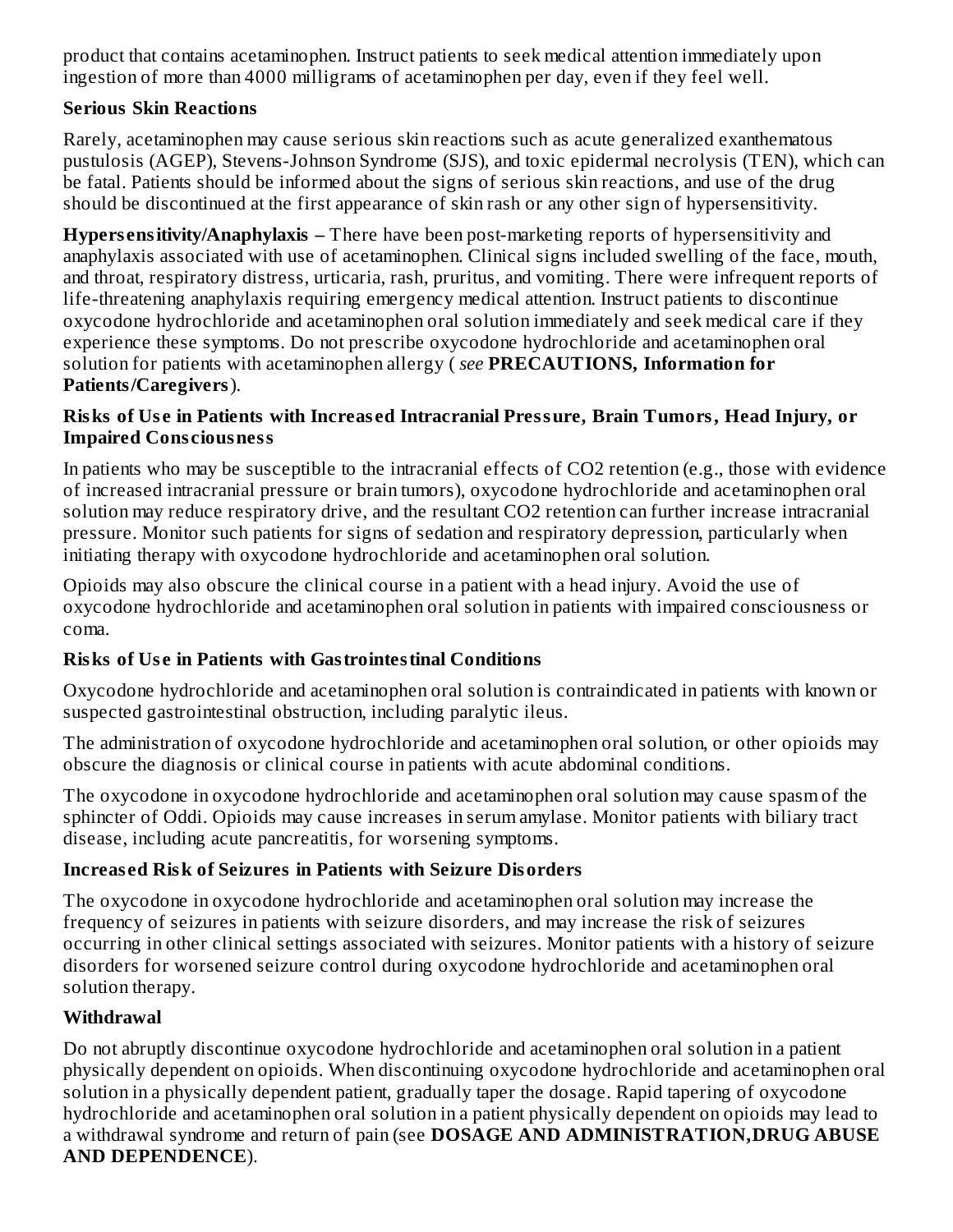Additionally, avoid the use of mixed agonist/antagonist (e.g., pentazocine, nalbuphine, and butorphanol) or partial agonist (e.g., buprenorphine) analgesics in patients who are receiving a full opioid agonist analgesic, including oxycodone hydrochloride and acetaminophen oral solution. In these patients, mixed agonist/antagonist and partial agonist analgesics may reduce the analgesic effect and/or precipitate withdrawal symptoms (see **PRECAUTIONS, Drug Interactions**).

## **PRECAUTIONS**

## **Risks of Driving and Operating Machinery**

Oxycodone hydrochloride and acetaminophen oral solution may impair the mental or physical abilities needed to perform potentially hazardous activities such as driving a car or operating machinery. Warn patients not to drive or operate dangerous machinery unless they are tolerant to the effects of oxycodone hydrochloride and acetaminophen oral solution and know how they will react to the medication (see **PRECAUTIONS, Information for Patients/Caregivers**).

### **Information for Patients/Caregivers**

Advise the patient to read the FDA-approved patient labeling (Medication Guide).

### Storage and Disposal:

Because of the risks associated with accidental ingestion, misuse, and abuse, advise patients to store oxycodone hydrochloride and acetaminophen oral solution securely, out of sight and reach of children, and in a location not accessible by others, including visitors to the home ( *see***WARNINGS, DRUG ABUSE AND DEPENDENCE**). Inform patients that leaving oxycodone hydrochloride and acetaminophen oral solution unsecured can pose a deadly risk to others in the home.

Advise patients and caregivers that when medicines are no longer needed, they should be disposed of promptly. Expired, unwanted, or unused oxycodone hydrochloride and acetaminophen oral solution should be disposed of by flushing the unused medication down the toilet if a drug take-back option is not readily available. Inform patients that they can visit www.fda.gov/drugdisposal for a complete list of medicines recommended for disposal by flushing, as well as additional information on disposal of unused medicines.

## **Medication Errors**

Instruct patients how to measure and take the correct dose of oxycodone hydrochloride and acetaminophen oral solution and to always use a calibrated measuring device when administering oxycodone hydrochloride and acetaminophen oral solution to ensure the dose is measured and administered accurately ( *see* **WARNINGS**).

If the prescribed concentration is changed, instruct patients on how to correctly measure the new dose to avoid errors which could result in accidental overdose and death.

## **Addiction, Abus e, and Misus e**

Inform patients that the use of oxycodone hydrochloride and acetaminophen oral solution, even when taken as recommended, can result in addiction, abuse, and misuse, which can lead to overdose and death ( *see* **WARNINGS**). Instruct patients not to share oxycodone hydrochloride and acetaminophen oral solution with others and to take steps to protect oxycodone hydrochloride and acetaminophen oral solution from theft or misuse.

## **Life-Threatening Respiratory Depression**

Inform patients of the risk of life-threatening respiratory depression, including information that the risk is greatest when starting oxycodone hydrochloride and acetaminophen oral solution or when the dosage is increased, and that it can occur even at recommended dosages.

Educate patients and caregivers how to recognize respiratory depression emphasize the importance of calling 911 or getting emergency help right away in the event of a known or suspected overdose (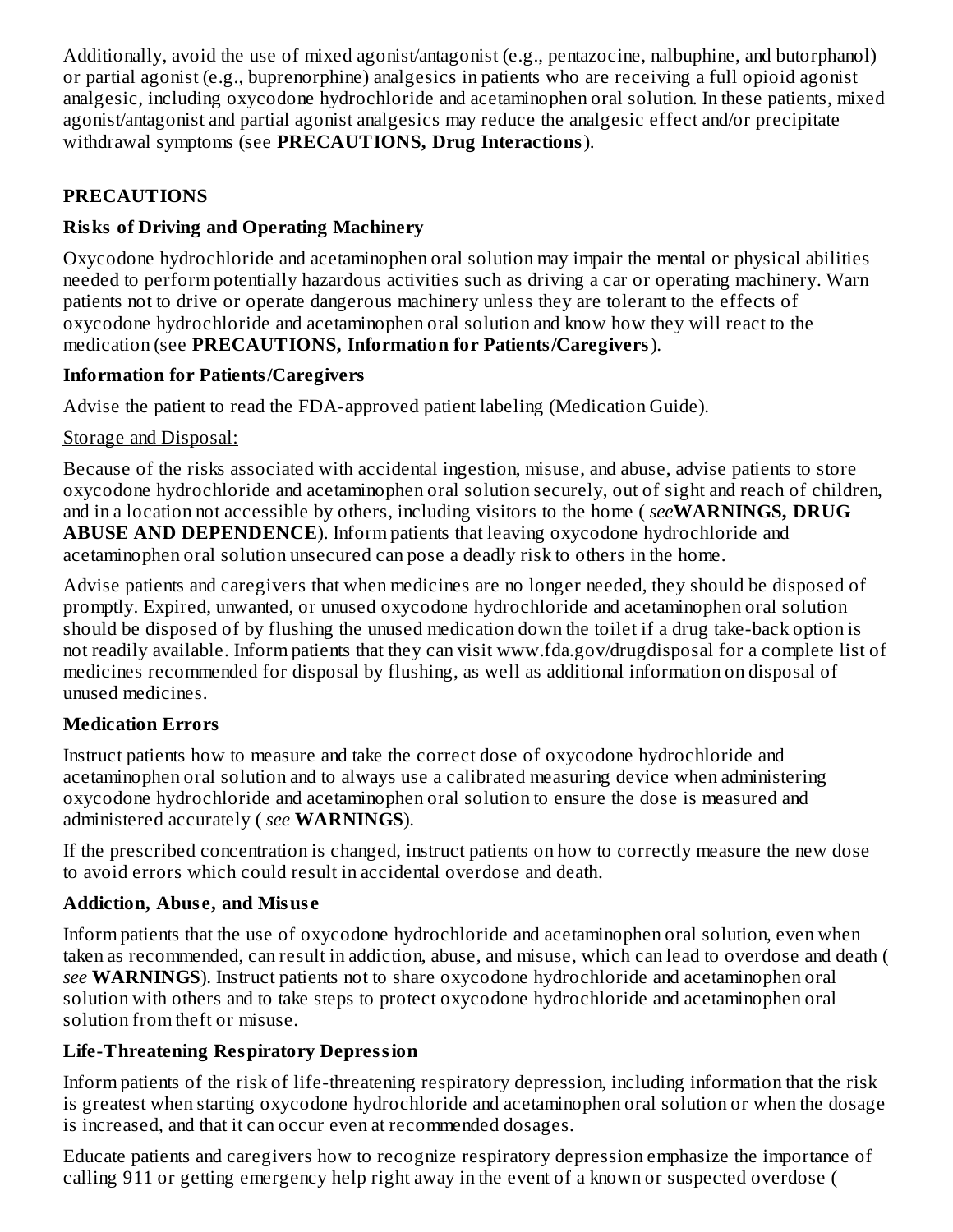#### *see* **WARNINGS; Life Threatening Respiratory Depression**).

## **Patient Access to Naloxone for the Emergency Treatment of Opioid Overdos e**

Discuss with the patient and caregiver the availability of naloxone for the emergency treatment of opioid overdose, both when initiating and renewing treatment with oxycodone and acetaminophen oral solution. Inform patients and caregivers about the various ways to obtain naloxone as permitted by individual state naloxone dispensing and prescribing requirements or guidelines (e.g., by prescription, directly from a pharmacist, or as part of a community-based program) ( *see* **WARNINGS; Life-Threatening Respiratory Depression; DOSAGE ANDADMINISTRATION**).

## Educate patients and caregivers on how to recognize the signs and symptoms of an overdose.

Explain to patients and caregivers that naloxone's effects are temporary, and that they must call 911 or get emergency medical help right away in all cases of known or suspected opioid overdose, even if naloxone is administered ( *see* **OVERDOSAGE**).

If naloxone is prescribed, also advise patients and caregivers:

- How to treat with naloxone in the event of an opioid overdose
- To tell family and friends about their naloxone and to keep it in a place where family and friends can access it in an emergency
- To read the Patient Information (or other educational material) that will come with their naloxone. Emphasize the importance of doing this before an opioid emergency happens, so the patient and caregiver will know what to do.

## **Accidental Ingestion**

Inform patients that accidental ingestion, especially by children, may result in respiratory depression or death ( *see* **WARNINGS**).

## **Interactions with Benzodiazepines and Other CNS Depressants**

Inform patients and caregivers that potentially fatal additive effects may occur if oxycodone hydrochloride and acetaminophen oral solution is used with benzodiazepines and other CNS depressants, including alcohol, and not to use these concomitantly unless supervised by a health care provider ( *see* **WARNINGS, PRECAUTIONS, Drug Interactions**).

## **Serotonin** Syndrome

Inform patients that opioids could cause a rare but potentially life-threatening condition resulting from concomitant administration of serotonergic drugs. Warn patients of the symptoms of serotonin syndrome and to seek medical attention right away if symptoms develop. Instruct patients to inform their healthcare providers if they are taking, or plan to take serotonergic medications ( *see* **PRECAUTIONS, Drug Interactions**).

## **Monoamine Oxidas e Inhibitor (MAOI) Interaction**

Inform patients to avoid taking oxycodone hydrochloride and acetaminophen oral solution while using any drugs that inhibit monoamine oxidase. Patients should not start MAOIs while taking oxycodone hydrochloride and acetaminophen oral solution ( *see* **PRECAUTIONS, Drug Interactions**).

## **Adrenal Insufficiency**

Inform patients that opioids could cause adrenal insufficiency, a potentially life-threatening condition. Adrenal insufficiency may present with non-specific symptoms and signs such as nausea, vomiting, anorexia, fatigue, weakness, dizziness, and low blood pressure. Advise patients to seek medical attention if they experience a constellation of these symptoms ( *see* **WARNINGS**).

## **Important Administration Instructions**

Instruct patients how to properly take oxycodone hydrochloride and acetaminophen oral solution ( *see* **DOSAGE AND ADMINISTRATION, WARNINGS**) **.**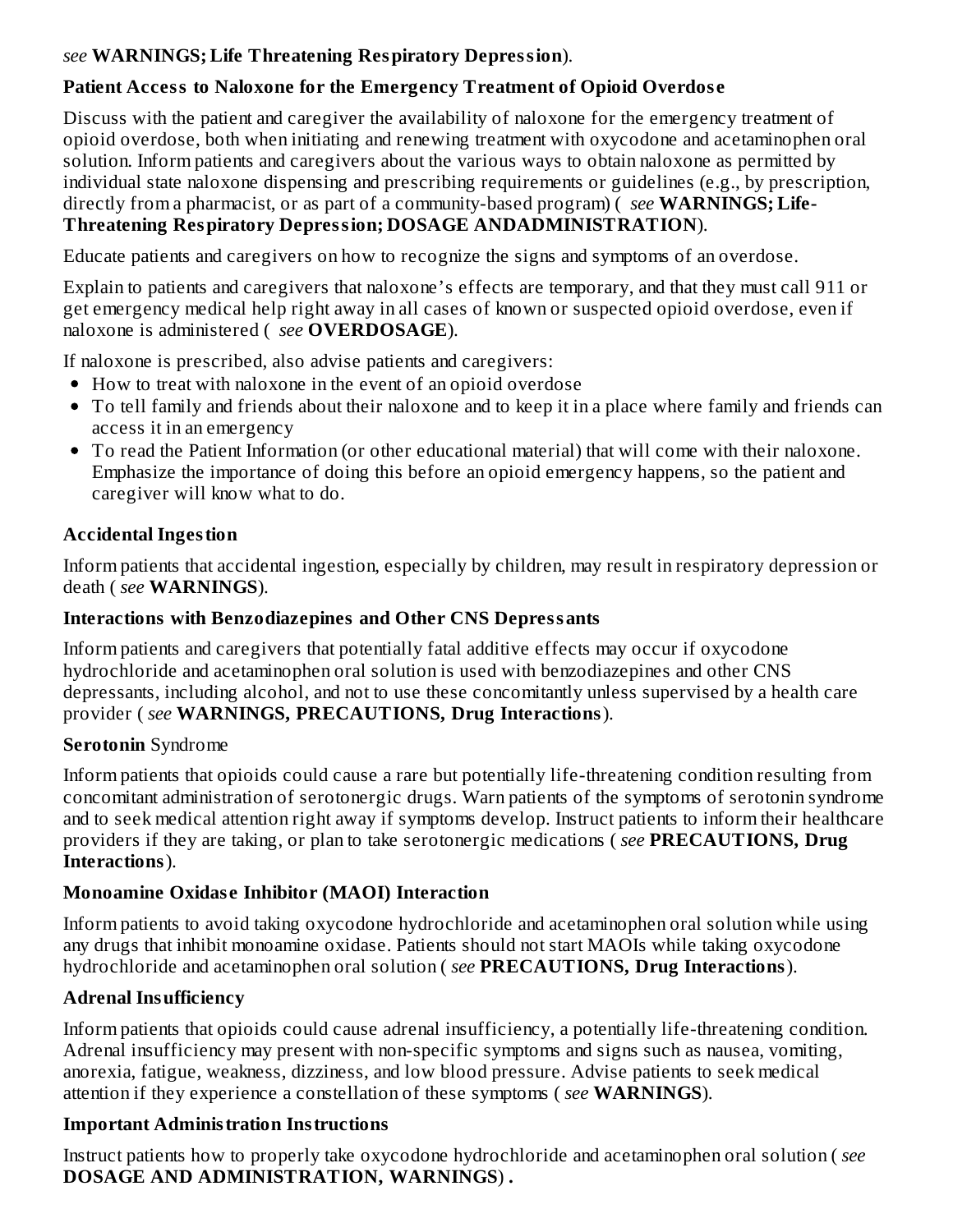Advise patients not to adjust the medication dose themselves and to consult with their healthcare provider prior to any dosage adjustment.

Advise patients who are treated with oxycodone hydrochloride and acetaminophen oral solution for more than a few weeks not to abruptly discontinue the medication. Advise patients to consult with their physician for a gradual discontinuation dose schedule to taper off the medication.

• Advise patients to always use the enclosed calibrated oral syringe/dosing cup when administering oxycodone hydrochloride and acetaminophen oral solution to ensure the dose is measured and administered accurately (see **WARNINGS**).

• Advise patients never to use household teaspoons or tablespoons to measure oxycodone hydrochloride and acetaminophen oral solution.

• Advise patients not to adjust the dose of oxycodone hydrochloride and acetaminophen oral solution without consulting with a physician or other healthcare professional.

• If patients have been receiving treatment with oxycodone hydrochloride and acetaminophen oral solution for more than a few weeks and cessation of therapy is indicated, counsel them on the importance of safely tapering the dose as abrupt discontinuation of the medication could precipitate withdrawal symptoms. Provide a dose schedule to accomplish a gradual discontinuation of the medication (see **DOSAGE AND ADMINISTRATION**).

### **Important Dis continuation Instructions**

In order to avoid developing withdrawal symptoms, instruct patients not to discontinue oxycodone hydrochloride and acetaminophen oral solution without first discussing a tapering plan with the prescriber ( *see* **DOSAGE AND ADMINISTRATION** ).

### **Maximum Daily Dos e of Acetaminophen**

Inform patients to not take more than 4000 milligrams of acetaminophen per day. Advise patients to call their prescriber if they take more than the recommended dose.

## **Hypotension**

Inform patients that oxycodone hydrochloride and acetaminophen oral solution may cause orthostatic hypotension and syncope. Instruct patients how to recognize symptoms of low blood pressure and how to reduce the risk of serious consequences should hypotension occur (e.g., sit or lie down, carefully rise from a sitting or lying position) (see **WARNINGS**).

## **Anaphylaxis**

Inform patients that anaphylaxis has been reported with ingredients contained in oxycodone hydrochloride and acetaminophen oral solution. Advise patients how to recognize such a reaction and when to seek medical attention ( *see* **CONTRAINDICATIONS, ADVERSE REACTIONS**).

## **Pregnancy**

*Neonatal Opioid Withdrawal Syndrome –* Inform female patients of reproductive potential that prolonged use of oxycodone hydrochloride and acetaminophen oral solution during pregnancy can result in neonatal opioid withdrawal syndrome, which may be life-threatening if not recognized and treated ( *see* **WARNINGS, PRECAUTIONS, Pregnancy**).

*Embryo-Fetal Toxicity –* Inform female patients of reproductive potential that oxycodone hydrochloride and acetaminophen oral solution can cause fetal harm and to inform the healthcare provider of a known or suspected pregnancy ( *see* **PRECAUTIONS, Pregnancy** ).

## **Lactation**

Advise nursing mothers to monitor infants for increased sleepiness (more than usual), breathing difficulties, or limpness. Instruct nursing mothers to seek immediate medical care if they notice these signs ( *see* **PRECAUTIONS, Nursing Mothers)** .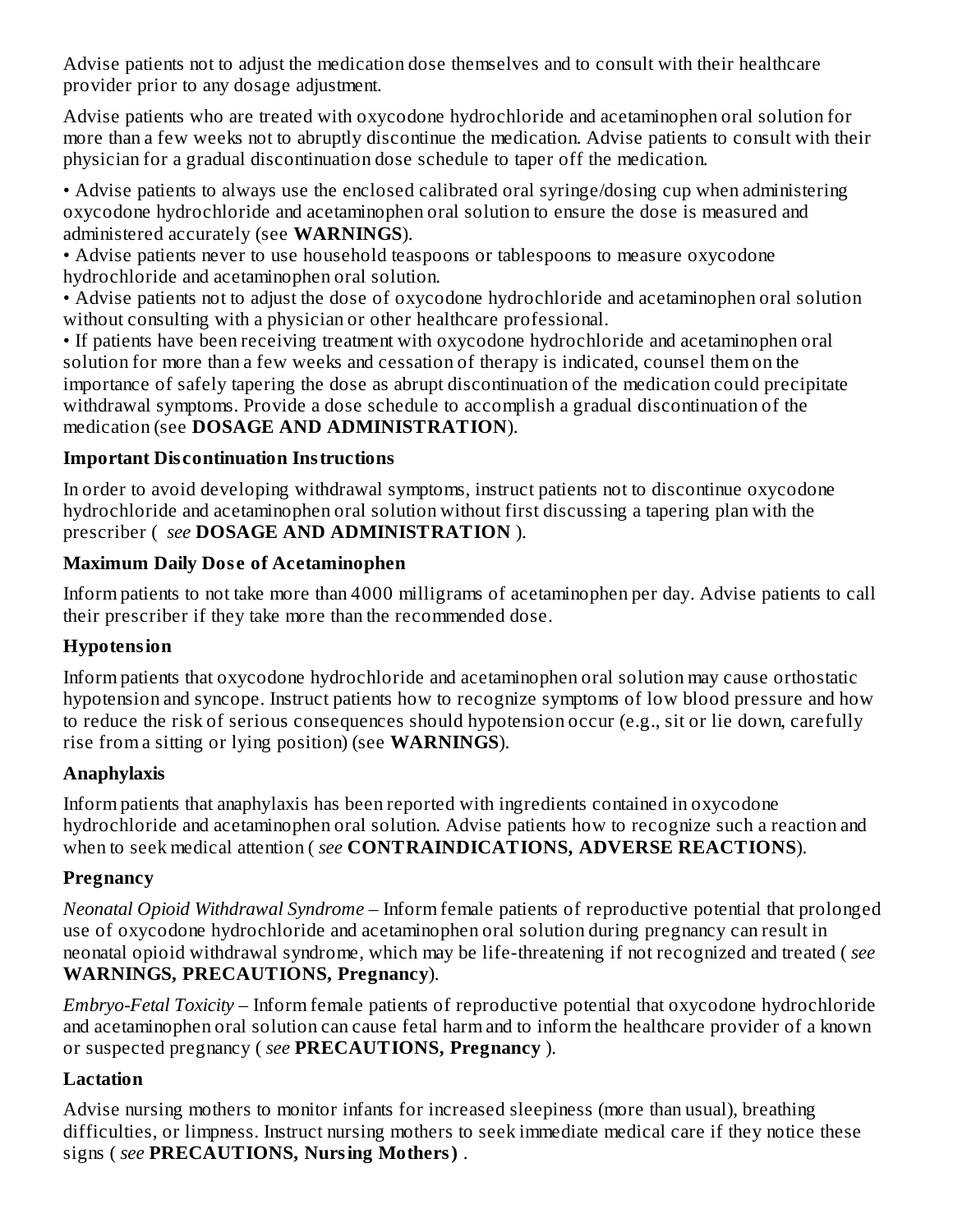### **Infertility**

Inform patients that chronic use of opioids may cause reduced fertility. It is not known whether these effects on fertility are reversible ( *see* **ADVERSE REACTIONS**).

### **Driving or Operating Heavy Machinery**

Inform patients that oxycodone hydrochloride and acetaminophen oral solution may impair the ability to perform potentially hazardous activities such as driving a car or operating heavy machinery. Advise patients not to perform such tasks until they know how they will react to the medication ( *see* **PRECAUTIONS**).

### **Constipation**

Advise patients of the potential for severe constipation, including management instructions and when to seek medical attention ( *see* **ADVERSE REACTIONS, CLINICAL PHARMACOLOGY**).

## **Laboratory Tests**

Although oxycodone may cross-react with some drug urine tests, no available studies were found which determined the duration of detectability of oxycodone in urine drug screens. However, based on pharmacokinetic data, the approximate duration of detectability for a single dose of oxycodone is roughly estimated to be one to two days following drug exposure.

Urine testing for opiates may be performed to determine illicit drug use and for medical reasons such as evaluation of patients with altered states of consciousness or monitoring efficacy of drug rehabilitation efforts. The preliminary identification of opiates in urine involves the use of an immunoassay screening and thin-layer chromatography (TLC). Gas chromatography/mass spectrometry (GC/MS) may be utilized as a third-stage identification step in the medical investigational sequence for opiate testing after immunoassay and TLC. The identities of 6-keto opiates (e.g., oxycodone) can further be differentiated by the analysis of their methoximetrimethylsilyl (MO-TMS) derivative.

## **Drug Interactions**

### **Inhibitors of CYP3A4 and CYP2D6**

The concomitant use of oxycodone hydrochloride and acetaminophen oral solution and CYP3A4 inhibitors, such as macrolide antibiotics (e.g., erythromycin), azole-antifungal agents (e.g. ketoconazole), and protease inhibitors (e.g., ritonavir), can increase the plasma concentration of oxycodone, resulting in increased or prolonged opioid effects. These effects could be more pronounced with concomitant use of oxycodone hydrochloride and acetaminophen oral solution and CYP3A4 and CYP2D6 inhibitors, particularly when an inhibitor is added after a stable dose of oxycodone hydrochloride and acetaminophen oral solution is achieved ( *see* **WARNINGS**).

After stopping a CYP3A4 inhibitor, as the effects of the inhibitor decline, the oxycodone plasma concentration will decrease ( *see* **CLINICAL PHARMACOLOGY**), resulting in decreased opioid efficacy or a withdrawal syndrome in patients who had developed physical dependence to oxycodone hydrochloride and acetaminophen oral solution.

If concomitant use is necessary, consider dosage reduction of oxycodone hydrochloride and acetaminophen oral solution until stable drug effects are achieved. Monitor patients for respiratory depression and sedation at frequent intervals. If a CYP3A4 inhibitor is discontinued, consider increasing the oxycodone hydrochloride and acetaminophen oral solution dosage until stable drug effects are achieved. Monitor for signs of opioid withdrawal.

## **Inducers of CYP3A4**

The concomitant use of oxycodone hydrochloride and acetaminophen oral solution and CYP3A4 inducers, such as rifampin, carbamazepine, and phenytoin, can decrease the plasma concentration of oxycodone ( *see* **CLINICAL PHARMACOLOGY**), resulting in decreased efficacy or onset of a withdrawal syndrome in patients who have developed physical dependence to oxycodone hydrochloride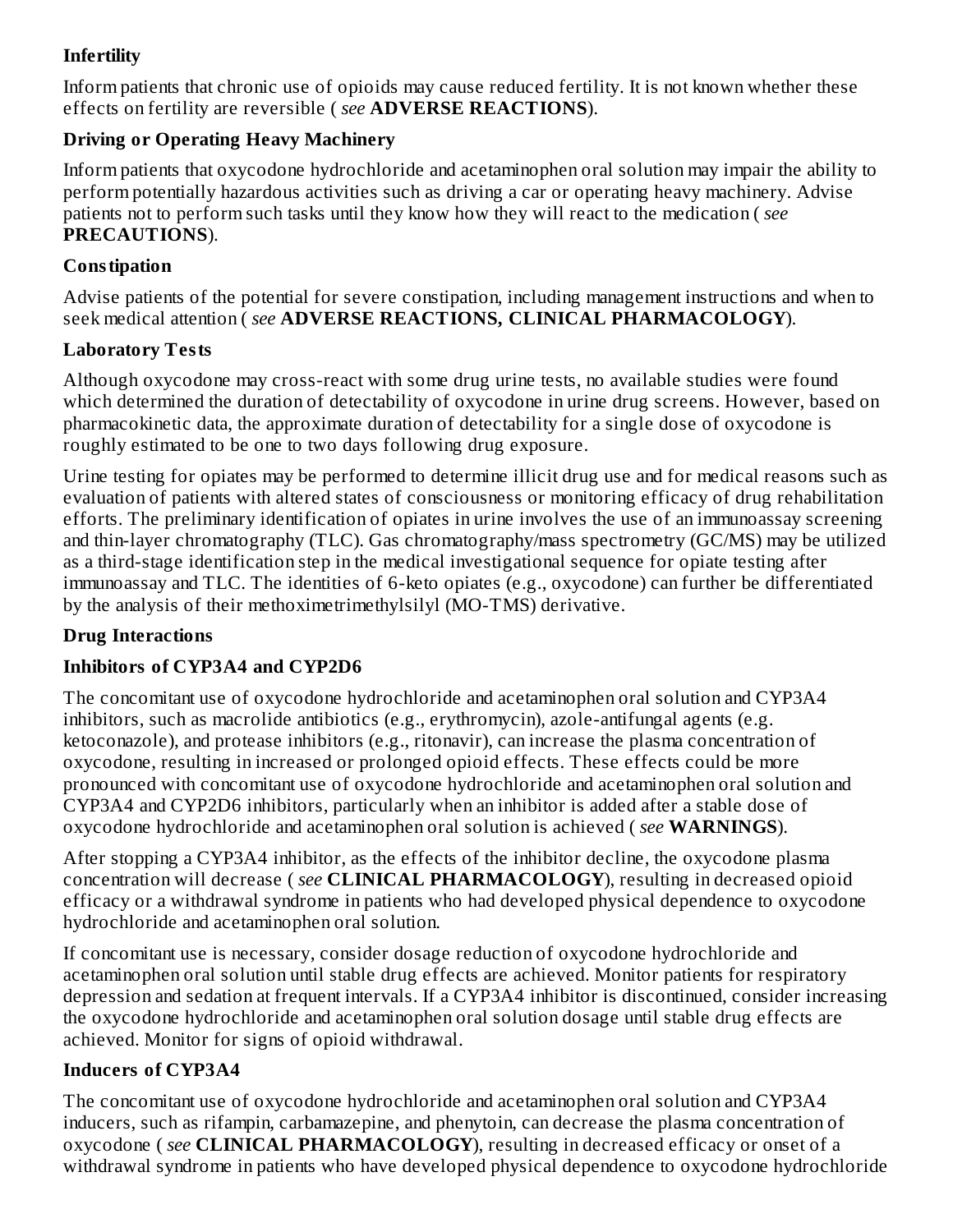and acetaminophen oral solution ( *see* **WARNINGS**).

After stopping a CYP3A4 inducer, as the effects of the inducer decline, the oxycodone plasma concentration will increase ( *see* **CLINICAL PHARMACOLOGY**), which could increase or prolong both the therapeutic effects and adverse reactions, and may cause serious respiratory depression.

If concomitant use is necessary, consider increasing the oxycodone hydrochloride and acetaminophen oral solution dosage until stable drug effects are achieved. Monitor for signs of opioid withdrawal. If a CYP3A4 inducer is discontinued, consider oxycodone hydrochloride and acetaminophen oral solution dosage reduction and monitor for signs of respiratory depression.

### **Benzodiazepines and Other CNS Depressants**

Due to additive pharmacologic effect, the concomitant use of benzodiazepines and other CNS depressants such as benzodiazepines and other sedative hypnotics, anxiolytics, and tranquilizers, muscle relaxants, general anesthetics, antipsychotics, and other opioids, including alcohol, can increase the risk of hypotension, respiratory depression, profound sedation, coma, and death.

Reserve concomitant prescribing of these drugs for use in patients for whom alternative treatment options are inadequate. Limit dosages and durations to the minimum required. Follow patients closely for signs of respiratory depression and sedation. If concomitant use is warranted, consider prescribing naloxone for the emergency treatment of opioid overdose ( *see* **WARNINGS**).

### **Serotonergic Drugs**

The concomitant use of opioids with other drugs that affect the serotonergic neurotransmitter system, such as selective serotonin reuptake inhibitors (SSRIs), serotonin and norepinephrine reuptake inhibitors (SNRIs), tricyclic antidepressants (TCAs), tryptans, 5-HT3 receptor antagonists, drugs that affect the serotonin neurotransmitter system (e.g., mirtazapine, trazodone, tramadol), certain muscle relaxants (i.e., cyclobenzaprine, metaxalone), monoamine oxidase (MAO) inhibitors (those intended to treat psychiatric disorders and also others, such as linezolid and intravenous methylene blue), has resulted in serotonin syndrome (see **PRECAUTIONS, Information for Patients/Caregivers**).

If concomitant use is warranted, carefully observe the patient, particularly during treatment initiation and dose adjustment. Discontinue oxycodone hydrochloride and acetaminophen oral solution if serotonin syndrome is suspected.

## **Monoamine Oxidas e Inhibitors (MAOIs)**

The concomitant use of opioids and MAOIs, such as phenelzine, tranylcypromine, linezolid, may manifest as serotonin syndrome or opioid toxicity (e.g., respiratory depression, coma) ( *see* **WARNINGS**).

The use of oxycodone hydrochloride and acetaminophen oral solution is not recommended for patients taking MAOIs or within 14 days of stopping such treatment.

If urgent use of an opioid is necessary, use test doses and frequent titration of small doses to treat pain while closely monitoring blood pressure and signs and symptoms of CNS and respiratory depression.

## **Mixed Agonist/Antagonist and Partial Agonist Opioid Analgesics**

The concomitant use of opioids with other opioid analgesics, such as butorphanol, nalbuphine, pentazocine, may reduce the analgesic effect of oxycodone hydrochloride and acetaminophen oral solution and/or precipitate withdrawal symptoms.

Advise patient to avoid concomitant use of these drugs.

## **Mus cle Relaxants**

Oxycodone hydrochloride and acetaminophen oral solution may enhance the neuromuscular-blocking action of skeletal muscle relaxants and produce an increase in the degree of respiratory depression.

If concomitant use is warranted, monitor patients for signs of respiratory depression that may be greater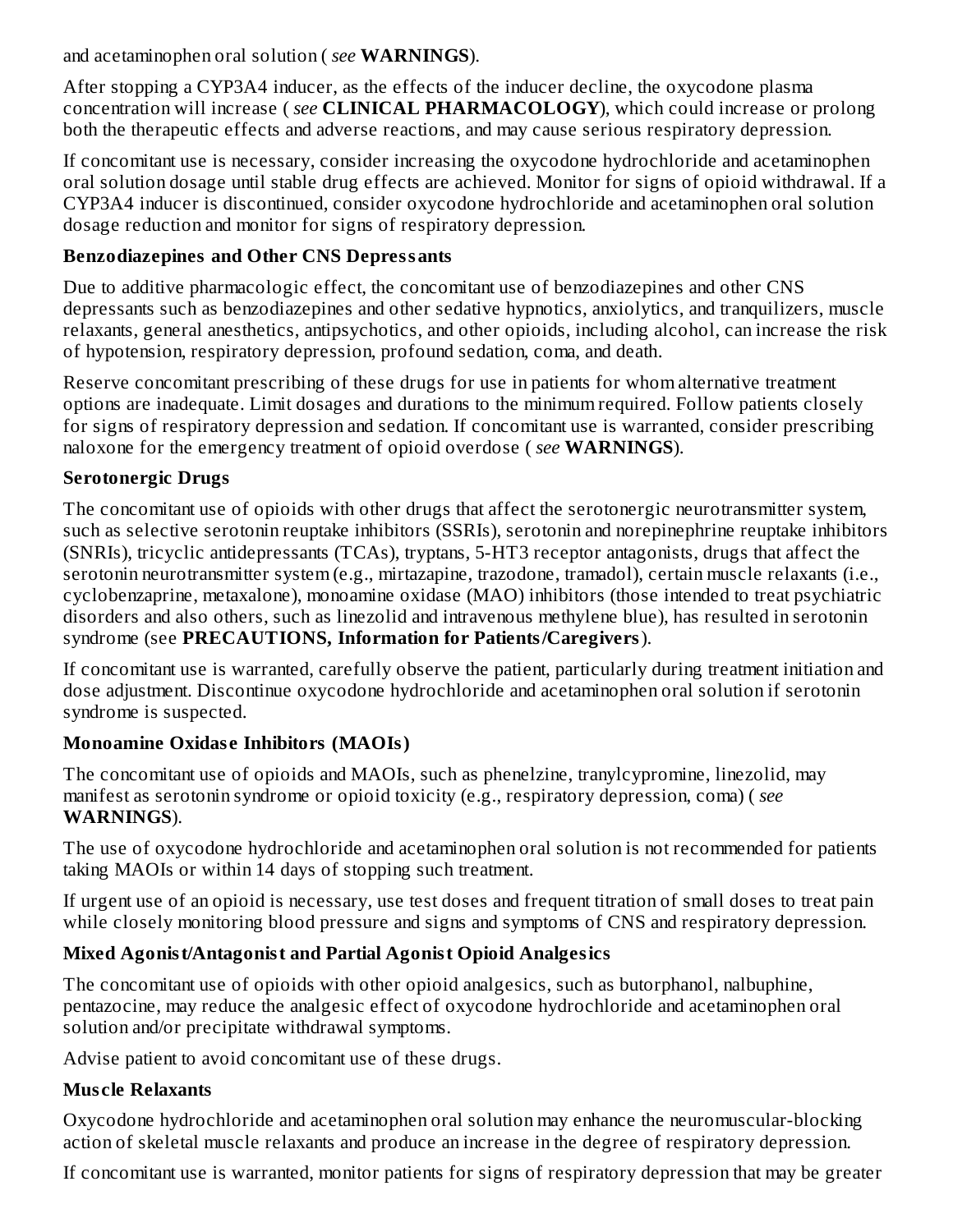than otherwise expected and decrease the dosage of oxycodone hydrochloride and acetaminophen oral solution and/or the muscle relaxant as necessary. Due to the risk of respiratory depression with concomitant use of skeletal muscle relaxants and opioids, consider prescribing naloxone for the emergency treatment of opioid overdose (see **WARNINGS**).

### **Diuretics**

Opioids can reduce the efficacy of diuretics by inducing the release of antidiuretic hormone.

If concomitant use is warranted, monitor patients for signs of diminished diuresis and/or effects on blood pressure and increase the dosage of the diuretic as needed.

## **Anticholinergic Drugs**

The concomitant use of anticholinergic drugs may increase risk of urinary retention and/or severe constipation, which may lead to paralytic ileus.

If concomitant use is warranted, monitor patients for signs of urinary retention or reduced gastric motility when oxycodone hydrochloride and acetaminophen oral solution is used concomitantly with anticholinergic drugs.

**Alcohol, ethyl –**Hepatotoxicity has occurred in chronic alcoholics following various dose levels (moderate to excessive) of acetaminophen.

**Oral Contraceptives –** Increase in glucuronidation resulting in increased plasma clearance and a decreased half-life of acetaminophen.

**Charcoal (activated) –**Reduces acetaminophen absorption when administered as soon as possible after overdose.

**Beta Blockers (Propranolol) –**Propranolol appears to inhibit the enzyme systems responsible for the glucuronidation and oxidation of acetaminophen. Therefore, the pharmacologic effects of acetaminophen may be increased.

**Loop Diuretics –**The effects of the loop diuretic may be decreased because acetaminophen may decrease renal prostaglandin excretion and decrease plasma renin activity.

**Lamotrigine –**Serum lamotrigine concentrations may be reduced, producing a decrease in therapeutic effects

**Probenecid –**Probenecid may increase the therapeutic effectiveness of acetaminophen slightly.

**Zidovudine –**The pharmacologic effects of zidovudine may be decreased because of enhanced nonhepatic or renal clearance of zidovudine.

## **Drug/Laboratory Test Interactions**

Depending on the sensitivity/specificity and the test methodology, the individual components of oxycodone hydrochloride and acetaminophen oral solution may cross-react with assays used in the preliminary detection of cocaine (primary urinary metabolite, benzoylecgonine) or marijuana (cannabinoids) in human urine. A more specific alternate chemical method must be used in order to obtain a confirmed analytical result. The preferred confirmatory method is gas chromatography/mass spectrometry (GC/MS). Moreover, clinical considerations and professional judgment should be applied to any drug-of-abuse test result, particularly when preliminary positive results are used.

Acetaminophen may interfere with home blood glucose measurement systems; decreases of >20% in mean glucose values may be noted. This effect appears to be drug, concentration and system dependent.

## **Carcinogenesis, Mutagenesis, Impairment of Fertility**

**Carcinogenesis –** Long-term studies to evaluate the carcinogenic potential of the combination of oxycodone hydrochloride and acetaminophen have not been conducted.

Long-term studies in mice and rats have been completed by the National Toxicology Program to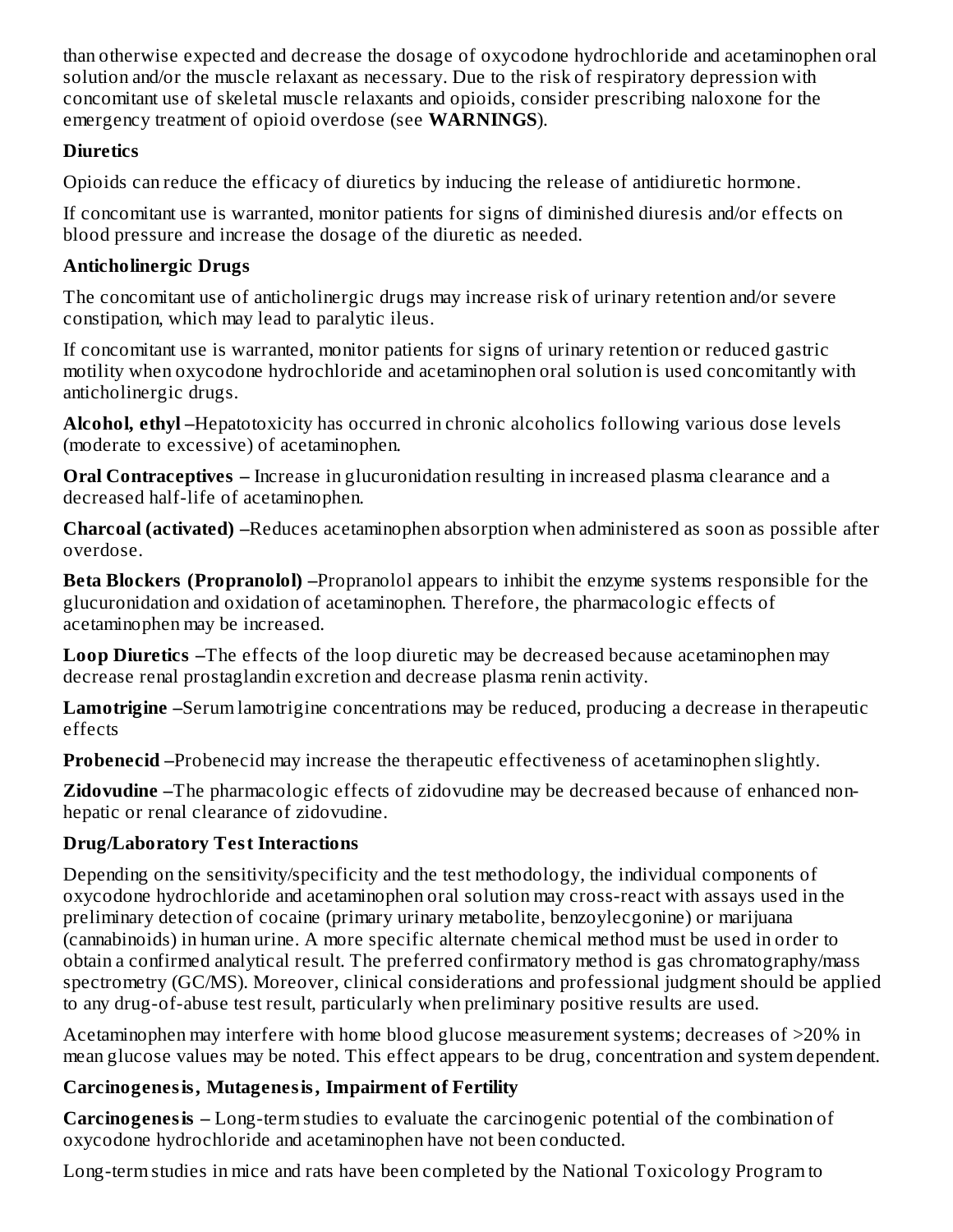evaluate the carcinogenic potential of acetaminophen. In 2-year feeding studies, F344/N rats and B6C3F1 mice were fed a diet containing acetaminophen up to 6000 ppm. Female rats demonstrated equivocal evidence of carcinogenic activity based on increased incidences of mononuclear cell leukemia at 0.8 times the maximum human daily dose (MHDD) of 4 grams/day, based on a body surface area comparison. In contrast, there was no evidence of carcinogenic activity in male rats that received up to 0.7 times or mice at up to 1.2 to 1.4 times the MHDD, based on a body surface area comparison.

**Mutagenesis –** The combination of oxycodone hydrochloride and acetaminophen has not been evaluated for mutagenicity. Oxycodone alone was negative in a bacterial reverse mutation assay (Ames), an *in vitro* chromosome aberration assay with human lymphocytes without metabolic activation and an *in vivo* mouse micronucleus assay. Oxycodone was clastogenic in the human lymphocyte chromosomal assay in the presence of metabolic activation and in the mouse lymphoma assay with or without metabolic activation.

In the published literature, acetaminophen has been reported to be clastogenic when administered at 1500 mg/kg/day to the rat model (3.6 times the MHDD, based on a body surface area comparison). In contrast, no clastogenicity was noted at a dose of 750 mg/kg/day (1.8 times the MHDD, based on a body surface area comparison), suggesting a threshold effect.

**Impairment of Fertility –** In studies conducted by the National Toxicology Program, fertility assessments with acetaminophen have been completed in Swiss CD-1 mice via a continuous breeding study. There were no effects on fertility parameters in mice consuming up to 1.7 times the MHDD of acetaminophen, based on a body surface area comparison. Although there was no effect on sperm motility or sperm density in the epididymis, there was a significant increase in the percentage of abnormal sperm in mice consuming 1.78 times the MHDD (based on a body surface comparison) and there was a reduction in the number of mating pairs producing a fifth litter at this dose, suggesting the potential for cumulative toxicity with chronic administration of acetaminophen near the upper limit of daily dosing.

Published studies in rodents report that oral acetaminophen treatment of male animals at doses that are 1.2 times the MHDD and greater (based on a body surface comparison) result in decreased testicular weights, reduced spermatogenesis, reduced fertility, and reduced implantation sites in females given the same doses. These effects appear to increase with the duration of treatment. The clinical significance of these findings is not known.

**Infertility –** Chronic use of opioids may cause reduced fertility in females and males of reproductive potential. It is not known whether these effects on fertility are reversible ( *see* **ADVERSE REACTIONS** ).

**Pregnancy** 

**Teratogenic Effects** *–* Animal reproductive studies have not been conducted with oxycodone hydrochloride and acetaminophen oral solution. It is also not known whether oxycodone hydrochloride and acetaminophen oral solution can cause fetal harm when administered to a pregnant woman or can affect reproductive capacity. Oxycodone hydrochloride and acetaminophen oral solution should not be given to a pregnant woman unless in the judgment of the physician, the potential benefits outweigh the possible hazards.

### Nonteratogenic Effects

**Fetal/Neonatal Adverse Reactions** – Prolonged use of opioid analgesics during pregnancy for medical or nonmedical purposes can result in physical dependence in the neonate and neonatal opioid withdrawal syndrome shortly after birth.

Neonatal opioid withdrawal syndrome presents as irritability, hyperactivity and abnormal sleep pattern, high pitched cry, tremor, vomiting, diarrhea and failure to gain weight. The onset, duration, and severity of neonatal opioid withdrawal syndrome vary based on the specific opioid used, duration of use, timing and amount of last maternal use, and rate of elimination of the drug by the newborn. Observe newborns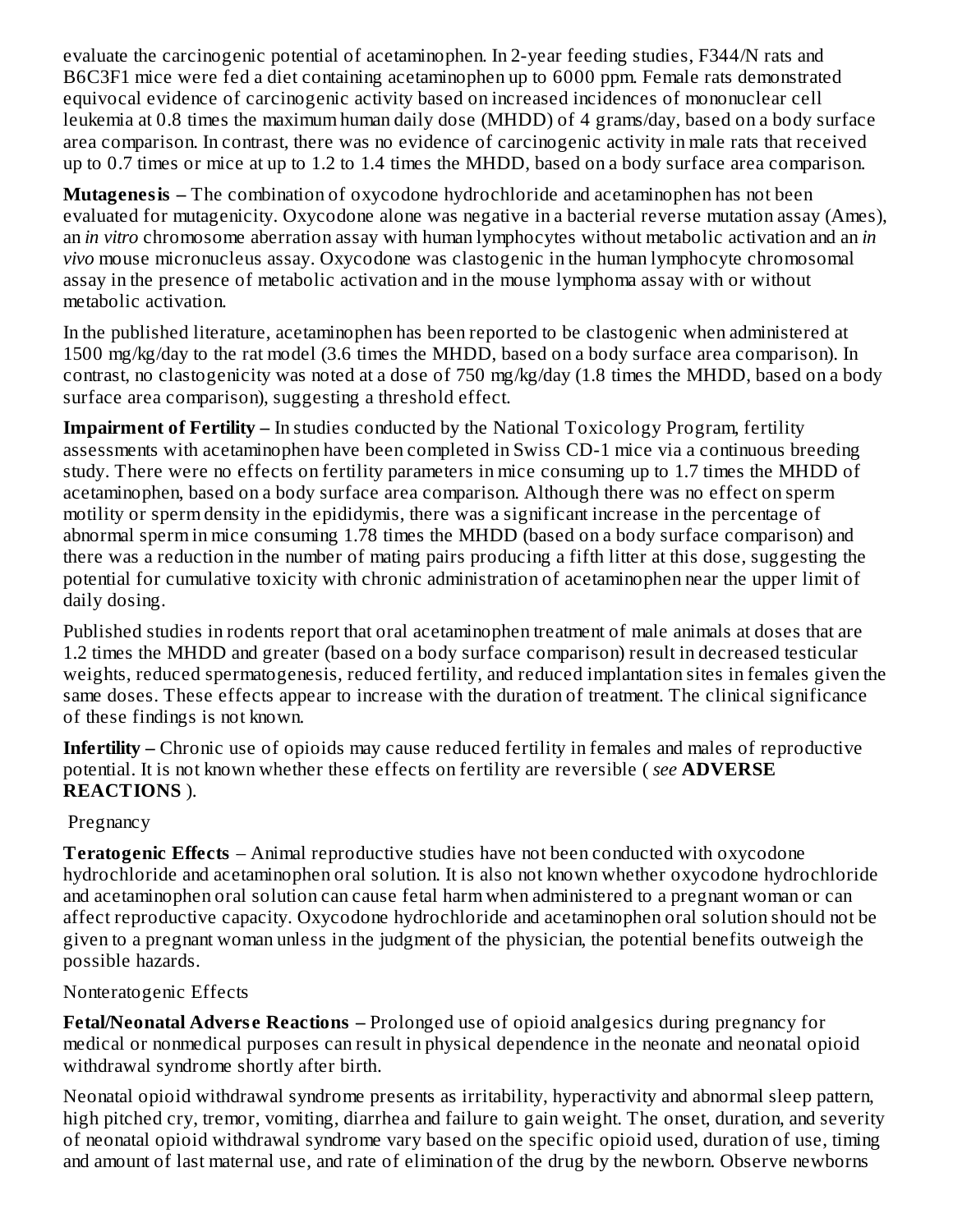for symptoms of neonatal opioid withdrawal syndrome and manage accordingly ( *see* **WARNINGS** ).

**Labor or Delivery –** Opioids cross the placenta and may produce respiratory depression and psychophysiologic effects in neonates. An opioid antagonist, such as naloxone, must be available for reversal of opioid-induced respiratory depression in the neonate. Oxycodone hydrochloride and acetaminophen oral solution is not recommended for use in pregnant women during or immediately prior to labor, when other analgesic techniques are more appropriate. Opioid analgesics, including oxycodone hydrochloride and acetaminophen oral solution, can prolong labor through actions which temporarily reduce the strength, duration, and frequency of uterine contractions. However, this effect is not consistent and may be offset by an increased rate of cervical dilation, which tends to shorten labor. Monitor neonates exposed to opioid analgesics during labor for signs of excess sedation and respiratory depression.

### **Nursing Mothers**

Ordinarily, nursing should not be undertaken while a patient is receiving oxycodone hydrochloride and acetaminophen oral solution because of the possibility of sedation and/or respiratory depression in the infant. Oxycodone is excreted in breast milk in low concentrations, and there have been rare reports of somnolence and lethargy in babies of nursing mothers taking an oxycodone/acetaminophen product. Acetaminophen is also excreted in breast milk in low concentrations.

The developmental and health benefits of breastfeeding should be considered along with the mother's clinical need for oxycodone hydrochloride and acetaminophen oral solution and any potential adverse effects on the breastfed infant from oxycodone hydrochloride and acetaminophen oral solution or from the underlying maternal condition.

Infants exposed to oxycodone hydrochloride and acetaminophen oral solution through breast milk should be monitored for excess sedation and respiratory depression. Withdrawal symptoms can occur in breastfed infants when maternal administration of an opioid analgesic is stopped, or when breast-feeding is stopped.

## **Pediatric Us e**

Safety and effectiveness of oxycodone hydrochloride and acetaminophen oral solution in pediatric patients have not been established.

### **Geriatric Us e**

Elderly patients (aged 65 years or older) may have increased sensitivity to oxycodone hydrochloride and acetaminophen oral solution. In general, use caution when selecting a dosage for an elderly patient, usually starting at the low end of the dosing range, reflecting the greater frequency of decreased hepatic, renal, or cardiac function and of concomitant disease or other drug therapy.

Respiratory depression is the chief risk for elderly patients treated with opioids, and has occurred after large initial doses were administered to patients who were not opioid-tolerant or when opioids were co-administered with other agents that depress respiration. Titrate the dosage of oxycodone hydrochloride and acetaminophen oral solution slowly in geriatric patients and monitor closely for signs of central nervous system and respiratory depression ( *see* **WARNINGS** ).

These drugs are known to be substantially excreted by the kidney, and the risk of adverse reactions to this drug may be greater in patients with impaired renal function. Because elderly patients are more likely to have decreased renal function, care should be taken in dose selection, and it may be useful to monitor renal function.

### **Hepatic Impairment**

In a pharmacokinetic study of oxycodone in patients with end-stage liver disease, oxycodone plasma clearance decreased and the elimination half-life increased.

Because oxycodone is extensively metabolized in the liver, its clearance may decrease in patients with hepatic impairment. Initiate therapy in these patients with a lower than usual dosage of oxycodone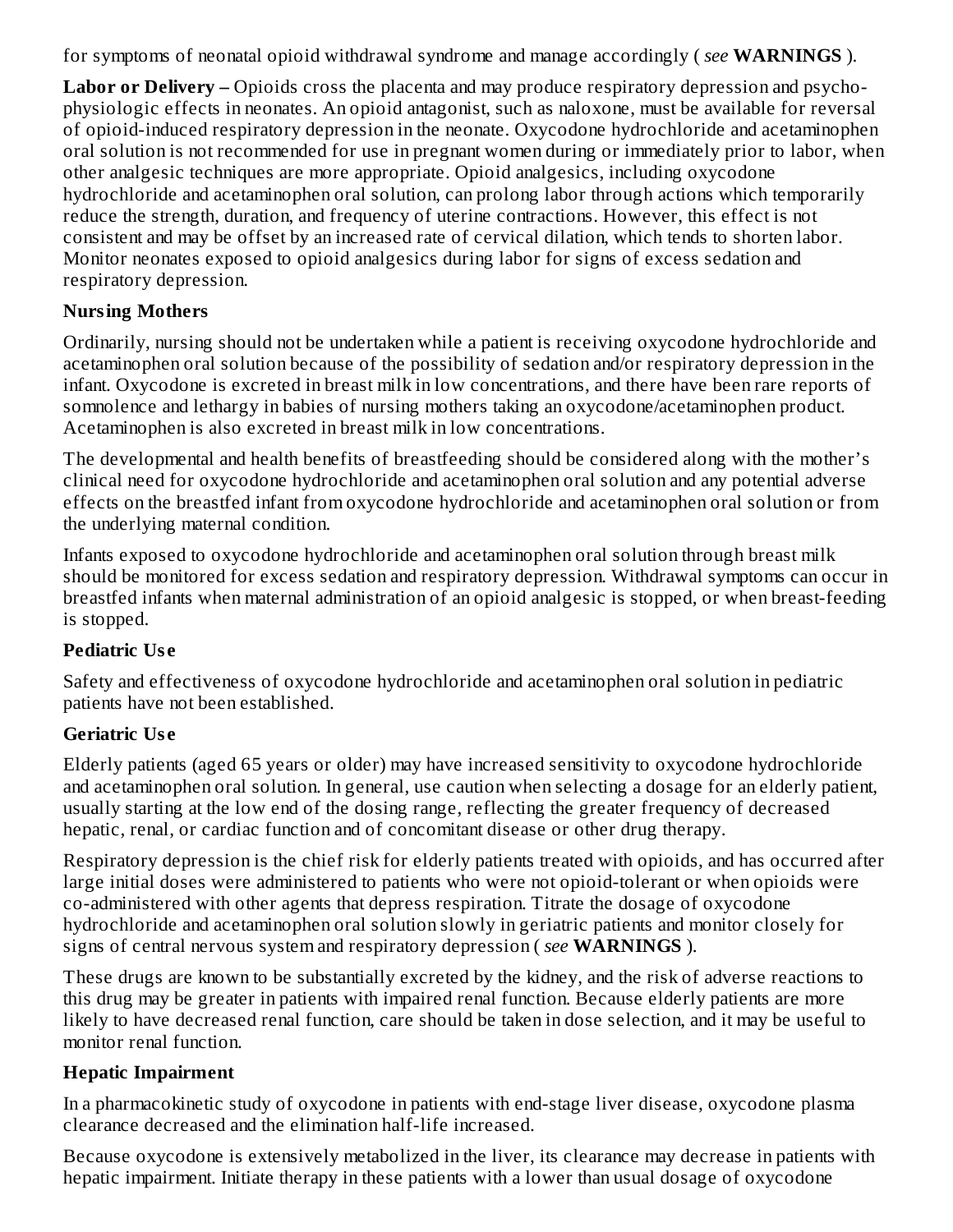hydrochloride and acetaminophen oral solution and titrate carefully. Monitor closely for adverse events such as respiratory depression, sedation, and hypotension ( *see* **Clinical Pharmacology** ).

#### **Renal Impairment**

In a study of patients with end stage renal impairment, mean elimination half-life was prolonged in uremic patients due to increased volume of distribution and reduced clearance. Oxycodone should be used with caution in patients with renal impairment.

Because oxycodone is known to be substantially excreted by the kidney, its clearance may decrease in patients with renal impairment. Initiate therapy with a lower than usual dosage of oxycodone hydrochloride and acetaminophen solution and titrate carefully. Monitor closely for adverse events such as respiratory depression, sedation, and hypotension ( *see* **Clinical Pharmacology** ).

## **ADVERSE REACTIONS**

The following adverse reactions have been identified during post approval use of oxycodone hydrochloride and acetaminophen oral solution. Because these reactions are reported voluntarily from a population of uncertain size, it is not always possible to reliably estimate their frequency or establish a causal relationship to drug exposure.

Serious adverse reactions that may be associated with oxycodone hydrochloride and acetaminophen oral solution use include respiratory depression, apnea, respiratory arrest, circulatory depression, hypotension, and shock ( *see* **OVERDOSAGE** ).

The most frequently observed non-serious adverse reactions include lightheadedness, dizziness, drowsiness or sedation, nausea, and vomiting. These effects seem to be more prominent in ambulatory than in nonambulatory patients, and some of these adverse reactions may be alleviated if the patient lies down. Other adverse reactions include euphoria, dysphoria, constipation, and pruritus.

Hypersensitivity reactions may include: Skin eruptions, urticarial, erythematous skin reactions. Hematologic reactions may include: Thrombocytopenia, neutropenia, pancytopenia, hemolytic anemia. Rare cases of agranulocytosis has likewise been associated with acetaminophen use. In high doses, the most serious adverse effect is a dose-dependent, potentially fatal hepatic necrosis. Renal tubular necrosis and hypoglycemic coma also may occur.

Other adverse reactions obtained from postmarketing experiences with oxycodone and acetaminophen are listed by organ system and in decreasing order of severity and/or frequency as follows:

**Body as a Whole –**Anaphylactoid reaction, allergic reaction, malaise, asthenia, fatigue, chest pain, fever, hypothermia, thirst, headache, increased sweating, accidental overdose, non-accidental overdose

**Cardiovas cular –** Hypotension, hypertension, tachycardia, orthostatic hypotension, bradycardia, palpitations, dysrhythmias

**Central and Peripheral Nervous System –** Stupor, tremor, paraesthesia, hypoaesthesia, lethargy, seizures, anxiety, mental impairment, agitation, cerebral edema, confusion, dizziness

**Fluid and Electrolyte –** Dehydration, hyperkalemia, metabolic acidosis, respiratory alkalosis

**Gastrointestinal –** Dyspepsia, taste disturbances, abdominal pain, abdominal distention, sweating increased, diarrhea, dry mouth, flatulence, gastrointestinal disorder, nausea, vomiting, pancreatitis, intestinal obstruction, ileus

**Hepatic** – Transient elevations of hepatic enzymes, increase in bilirubin, hepatitis, hepatic failure, jaundice, hepatotoxicity, hepatic disorder

**Hearing and Vestibular –** Hearing loss, tinnitus

**Hematologic –** Thrombocytopenia

**Hypers ensitivity –** Acute anaphylaxis, angioedema, asthma, bronchospasm, laryngeal edema, urticaria,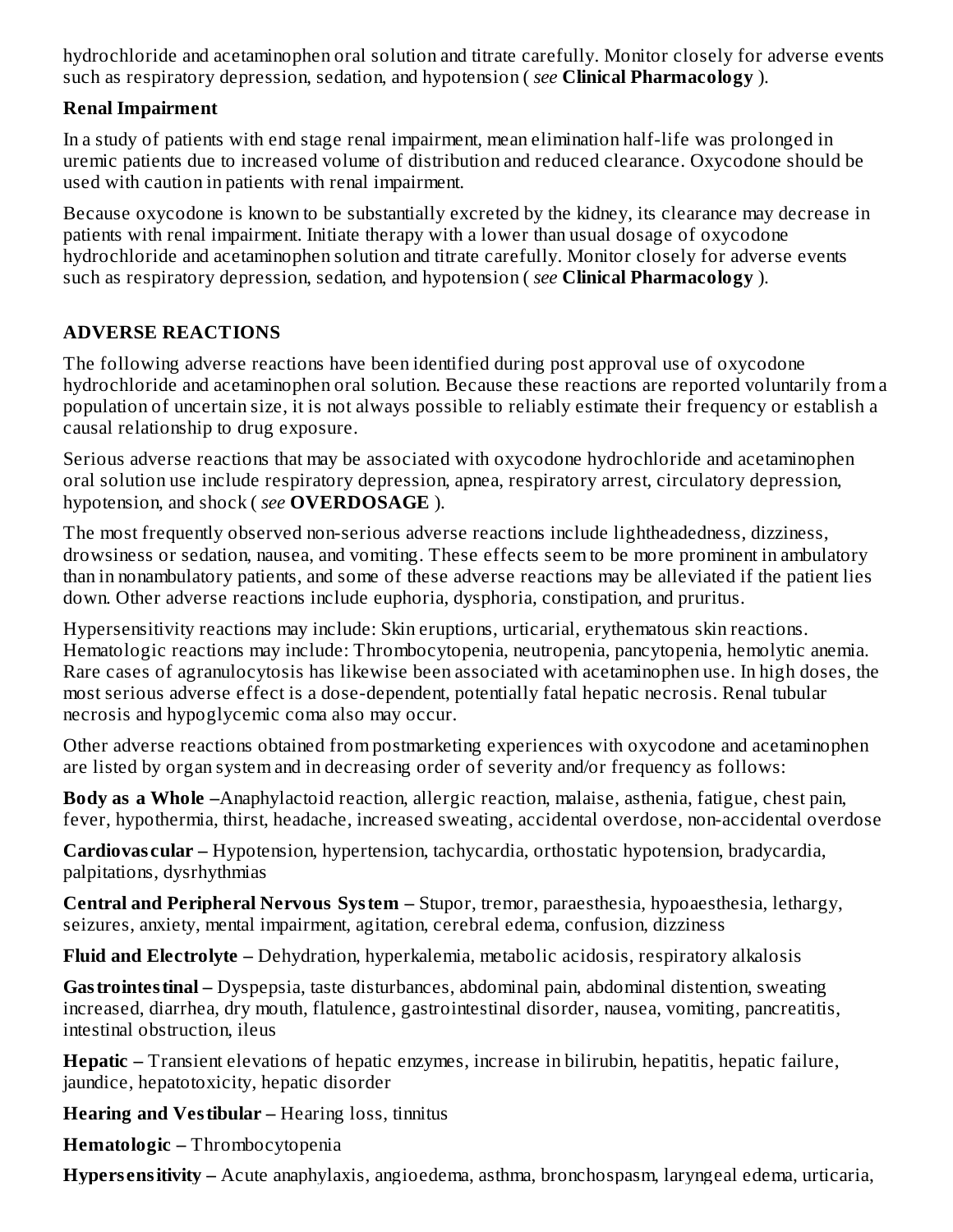#### anaphylactoid reaction

**Metabolic and Nutritional –** Hypoglycemia, hyperglycemia, acidosis, alkalosis

**Mus culoskeletal –** Myalgia, rhabdomyolysis

**Ocular –** Miosis, visual disturbances, red eye

**Psychiatric –** Drug dependence, drug abuse, insomnia, confusion, anxiety, agitation, depressed level of consciousness, nervousness, hallucination, somnolence, depression, suicide

**Respiratory System –** Bronchospasm, dyspnea, hyperpnea, pulmonary edema, tachypnea, aspiration, hypoventilation, laryngeal edema

**Skin and Appendages –** Erythema, urticaria, rash, flushing

**Urogenital –** Interstitial nephritis, papillary necrosis, proteinuria, renal insufficiency and failure, urinary retention

#### **Postmarketing Experience**

- Serotonin syndrome: Cases of serotonin syndrome, a potentially life-threatening condition, have been reported during concomitant use of opioids with serotonergic drugs.
- Adrenal insufficiency: Cases of adrenal insufficiency have been reported with opioid use, more often following greater than one month of use.
- Anaphylaxis: Anaphylaxis has been reported with ingredients contained in oxycodone hydrochloride and acetaminophen oral solution.
- Androgen deficiency: Cases of androgen deficiency have occurred with chronic use of opioids ( *see* **Clinical Pharmacology).**

#### **To report SUSPECTED ADVERSE REACTIONS, contact KVK-Tech, Inc. at 1-215-579-1842 or FDA at 1-800-FDA-1088 or www.fda.gov/medwatch.**

### **DRUG ABUSE AND DEPENDENCE**

#### **Controlled Substance**

Oxycodone hydrochloride and acetaminophen oral solution contains oxycodone, a Schedule II controlled substance.

#### Abuse

Oxycodone hydrochloride and acetaminophen oral solution contains oxycodone, a substance with a high potential for abuse similar to other opioids including fentanyl, hydrocodone, hydromorphone, methadone, morphine, oxymorphone, and tapentadol. Oxycodone hydrochloride and acetaminophen oral solution can be abused and is subject to misuse, addiction, and criminal diversion ( *see* **WARNINGS** ).

All patients treated with opioids require careful monitoring for signs of abuse and addiction, since use of opioid analgesic products carries the risk of addiction even under appropriate medical use.

Prescription drug abuse is the intentional non-therapeutic use of a prescription drug, even once, for its rewarding psychological or physiological effects.

Drug addiction is a cluster of behavioral, cognitive, and physiological phenomena that develop after repeated substance use and includes: a strong desire to take the drug, difficulties in controlling its use, persisting in its use despite harmful consequences, a higher priority given to drug use than to other activities and obligations, increased tolerance, and sometimes a physical withdrawal.

"Drug-seeking" behavior is very common in persons with substance use disorders. Drug-seeking tactics include emergency calls or visits near the end of office hours, refusal to undergo appropriate examination, testing, or referral, repeated "loss" of prescriptions, tampering with prescriptions, and reluctance to provide prior medical records or contact information for other treating health care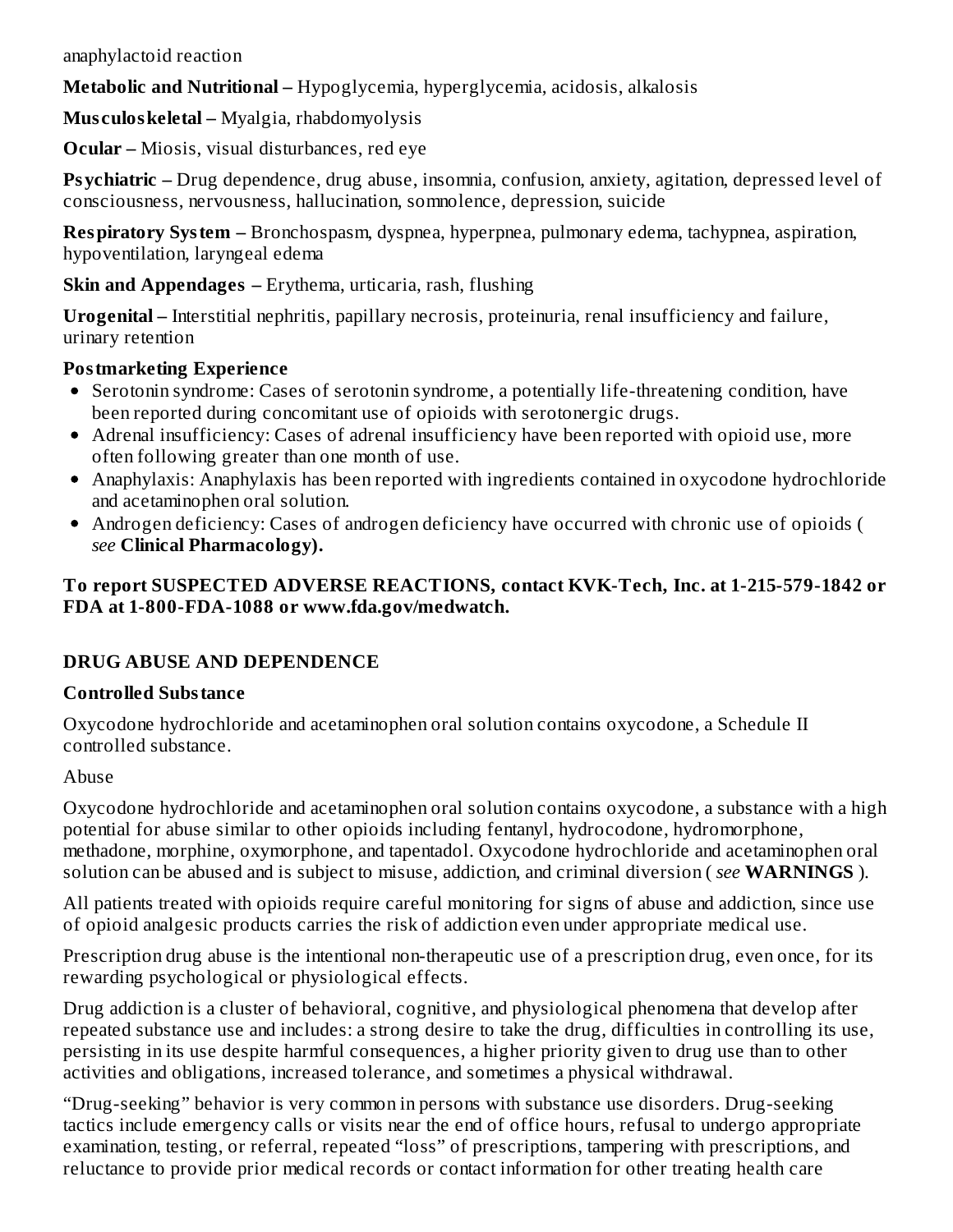provider(s). "Doctor shopping" (visiting multiple prescribers to obtain additional prescriptions) is common among drug abusers and people suffering from untreated addiction. Preoccupation with achieving adequate pain relief can be appropriate behavior in a patient with poor pain control.

Abuse and addiction are separate and distinct from physical dependence and tolerance. Health care providers should be aware that addiction may not be accompanied by concurrent tolerance and symptoms of physical dependence in all addicts. In addition, abuse of opioids can occur in the absence of true addiction.

Oxycodone hydrochloride and acetaminophen oral solution, like other opioids, can be diverted for nonmedical use into illicit channels of distribution. Careful record-keeping of prescribing information, including quantity, frequency, and renewal requests, as required by state and federal law, is strongly advised.

Proper assessment of the patient, proper prescribing practices, periodic re-evaluation of therapy, and proper dispensing and storage are appropriate measures that help to limit abuse of opioid drugs.

**Risks Specific to Abus e of Oxycodone Hydrochloride and Acetaminophen Oral Solution–** Oxycodone hydrochloride and acetaminophen oral solution is for oral use only. Abuse of oxycodone hydrochloride and acetaminophen oral solution poses a risk of overdose and death. The risk is increased with concurrent abuse of oxycodone hydrochloride and acetaminophen oral solution with alcohol and other central nervous system depressants.

Acetaminophen has been associated with cases of acute liver failure, at times resulting in liver transplant and death.

Parenteral drug abuse is commonly associated with transmission of infectious diseases such as hepatitis and HIV.

#### **Dependence**

Both tolerance and physical dependence can develop during chronic opioid therapy. Tolerance is the need for increasing doses of opioids to maintain a defined effect such as analgesia (in the absence of disease progression or other external factors). Tolerance may occur to both the desired and undesired effects of drugs, and may develop at different rates for different effects.

Physical dependence is a physiological state in which the body adapts to the drug after a period of regular exposure, resulting in withdrawal symptoms after abrupt discontinuation or a significant dosage reduction of a drug. Withdrawal also may be precipitated through the administration of drugs with opioid antagonist activity (e.g., naloxone, nalmefene), mixed agonist/antagonist analgesics (e.g., pentazocine, butorphanol, nalbuphine), or partial agonists (e.g., buprenorphine). Physical dependence may not occur to a clinically significant degree until after several days to weeks of continued opioid usage.

Do not abruptly discontinue oxycodone hydrochloride and acetaminophen oral solution in a patient physically dependent on opioids. Rapid tapering of oxycodone hydrochloride and acetaminophen oral solution in a patient physically dependent on opioids may lead to serious withdrawal symptoms, uncontrolled pain, and suicide. Rapid discontinuation has also been associated with attempts to find other sources of opioid analgesics, which may be confused with drug-seeking for abuse.

When discontinuing oxycodone hydrochloride and acetaminophen oral solution, gradually taper the dosage using a patient specific plan that considers the following: the dose of oxycodone hydrochloride and acetaminophen oral solution the patient has been taking, the duration of treatment, and the physical and psychological attributes of the patient. To improve the likelihood of a successful taper and minimize withdrawal symptoms, it is important that the opioid tapering schedule is agreed upon by the patient. In patients taking opioids for a long duration at high doses, ensure that a multimodal approach to pain management, including mental health support (if needed), is in place prior to initiating an opioid analgesic taper (see **DOSAGE AND ADMINISTRATION,WARNINGS**).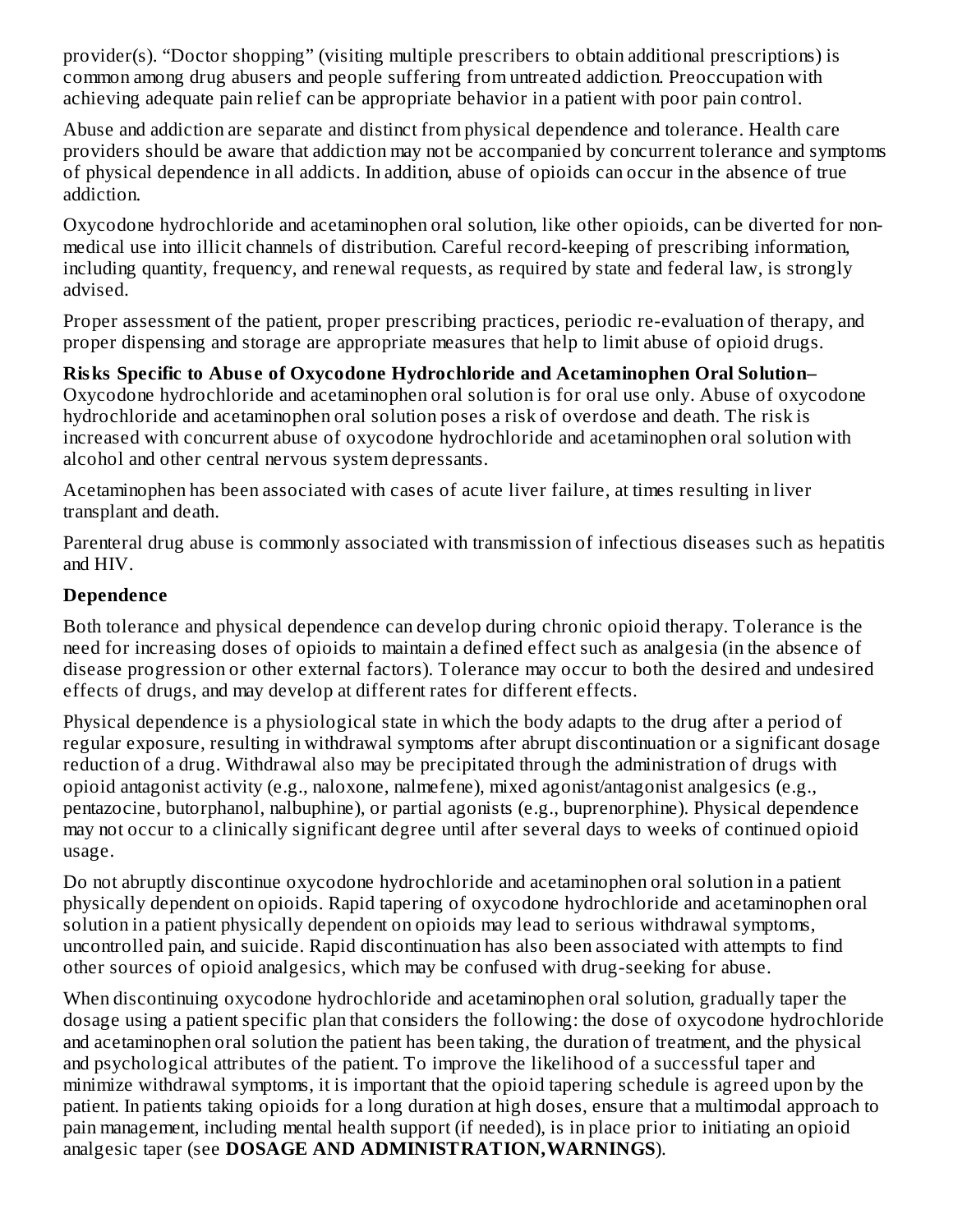Infants born to mothers physically dependent on opioids will also be physically dependent and may exhibit respiratory difficulties and withdrawal signs ( *see* **PRECAUTIONS, Pregnancy** ).

### **OVERDOSAGE**

Following an acute overdosage, toxicity may result from the oxycodone or the acetaminophen.

### **Clinical Pres entation**

#### **Oxycodone**

Acute overdosage with oxycodone can be manifested by respiratory depression, somnolence progressing to stupor or coma, skeletal muscle flaccidity, cold and clammy skin, constricted pupils, and, in some cases, pulmonary edema, bradycardia, hypotension, partial or complete airway obstruction, atypical snoring, and death. Marked mydriasis rather than miosis may be seen with hypoxia in overdose situations.

### **Acetaminophen**

Dose-dependent potentially fatal hepatic necrosis is the most serious adverse effect of acetaminophen overdosage. Renal tubular necrosis, hypoglycemic coma, and coagulation defects may also occur.

Early symptoms following a potentially hepatotoxic overdose may include: nausea, vomiting, diaphoresis, and general malaise. Clinical and laboratory evidence of hepatic toxicity may not be apparent until 48 to 72 hours post-ingestion.

### **Treatment of Overdos e**

### **Oxycodone**

In case of overdose, priorities are the reestablishment of a patent and protected airway and institution of assisted or controlled ventilation, if needed. Employ other supportive measures (including oxygen and vasopressors) in the management of circulatory shock and pulmonary edema as indicated. Cardiac arrest or arrhythmias will require advanced life-support techniques.

Opioid antagonists, such as naloxone, are specific antidotes to respiratory depression resulting from opioid overdose. For clinically significant respiratory or circulatory depression secondary to oxycodone overdose, administer an opioid antagonist.

Because the duration of opioid reversal is expected to be less than the duration of action of oxycodone in oxycodone hydrochloride and acetaminophen oral solution, carefully monitor the patient until spontaneous respiration is reliably reestablished. If the response to an opioid antagonist is suboptimal or only brief in nature, administer additional antagonist as directed by the product's prescribing information.

In an individual physically dependent on opioids, administration of the recommended usual dosage of the antagonist will precipitate an acute withdrawal syndrome. The severity of the withdrawal symptoms experienced will depend on the degree of physical dependence and the dose of the antagonist administered. If a decision is made to treat serious respiratory depression in the physically dependent patient, administration of the antagonist should be initiated with care and by titration with smaller than usual doses of the antagonist.

### **Acetaminophen**

Gastric decontamination with activated charcoal should be administered just prior to N-acetylcysteine (NAC) to decrease systemic absorption if acetaminophen ingestion is known or suspected to have occurred within a few hours of presentation. Serum acetaminophen levels should be obtained immediately if the patient presents 4 hours or more after ingestion to assess potential risk of hepatotoxicity; acetaminophen levels drawn less than 4 hours post-ingestion may be misleading. To obtain the best possible outcome, NAC should be administered as soon as possible where impending or evolving liver injury is suspected. Intravenous NAC may be administered when circumstances preclude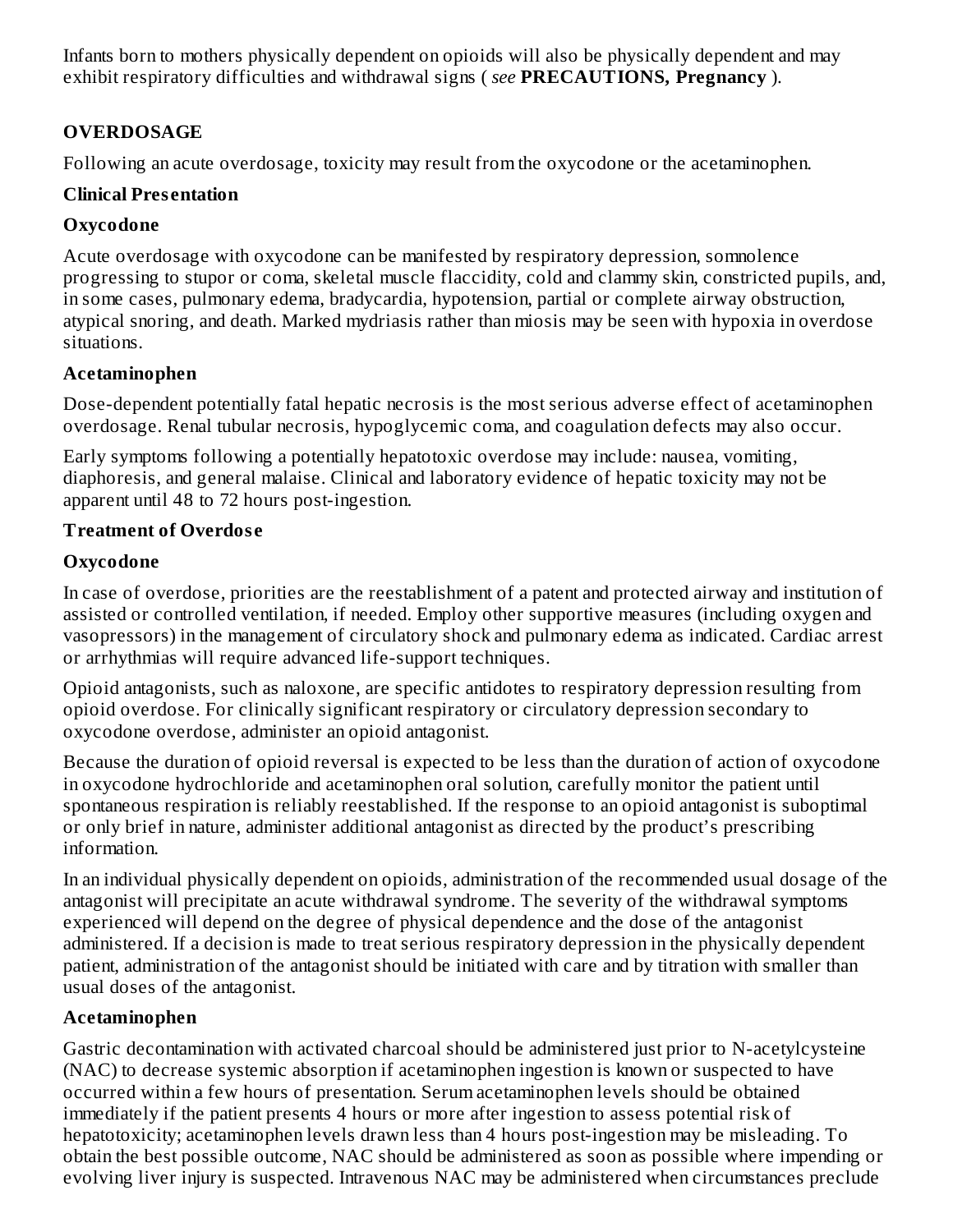oral administration.

Vigorous supportive therapy is required in severe intoxication. Procedures to limit the continuing absorption of the drug must be readily performed since the hepatic injury is dose dependent and occurs early in the course of intoxication.

### **DOSAGE AND ADMINISTRATION**

#### **Important Dosage and Administration Instructions**

Ensure accuracy when prescribing, dispensing, and administering oxycodone hydrochloride and acetaminophen oral solution to avoid dosing errors due to confusion between mg and mL, and with other oxycodone hydrochloride and acetaminophen solutions of different concentrations, which could result in accidental overdose and death. Ensure the proper dose is communicated and dispensed. When writing prescriptions, include both the total dose in mg and the total dose in volume.

Always use a calibrated measuring device when administering oxycodone hydrochloride and acetaminophen oral solution to ensure the dose is measured and administered accurately. Health care providers should recommend a calibrated measuring device that can measure and deliver the prescribed dose accurately, and instruct caregivers to use extreme caution in measuring the dosage.

Use the lowest effective dosage for the shortest duration consistent with individual patient treatment goals ( *see* **WARNINGS** ).

Initiate the dosing regimen for each patient individually, taking into account the patient's severity of pain, patient response, prior analgesic treatment experience, and risk factors for addiction, abuse, and misuse ( *see* **WARNINGS** ).

Monitor patients closely for respiratory depression, especially within the first 24 to 72 hours of initiating therapy and following dosage increases with oxycodone hydrochloride and acetaminophen oral solution and adjust the dosage accordingly ( *see* **WARNINGS)** .

### **Patient Access to Naloxone for the Emergency Treatment of Opioid Overdos e**

Discuss the availability of naloxone for the emergency treatment of opioid overdose with the patient and caregiver and assess the potential need for access to naloxone, both when initiating and renewing treatment with oxycodone and acetaminophen oral solution ( *see***WARNINGS, Life-Threatening Respiratory Depression, PRECAUTIONS, Information for Patients/Caregivers**).

Inform patients and caregivers about the various ways to obtain naloxone as permitted by individual state naloxone dispensing and prescribing regulations (e.g., by prescription, directly from a pharmacist, or as part of a community-based program).

Consider prescribing naloxone, based on the patient's risk factors for overdose, such as concomitant use of CNS depressants, a history of opioid use disorder, or prior opioid overdose. The presence of risk factors for overdose should not prevent the proper management of pain in any given patient ( *see***WARNINGS, Addiction, Abus e, and Misus e, Life-Threatening Respiratory Depression, Risks from Concomitant Us e with Benzodiazepines or Other CNS Depressants**).

Consider prescribing naloxone when the patient has household members (including children) or other close contacts at risk for accidental ingestion or overdose *.*

### **Initial Dosage**

**Initiating Treatment with Oxycodone Hydrochloride and Acetaminophen Oral Solution –** The usual adult dosage is 5 mL (one teaspoonful) every 6 hours as needed for pain. The total daily dose of acetaminophen should not exceed 4 grams. (Maximum daily dose is 12 teaspoonfuls or 60 mL.)

It is of utmost importance that the dose of oxycodone hydrochloride and acetaminophen oral solution be administered accurately. A household teaspoon or tablespoon is not an adequate measuring device, especially when one-half or three-fourths of a teaspoonful is to be measured. Given the variability of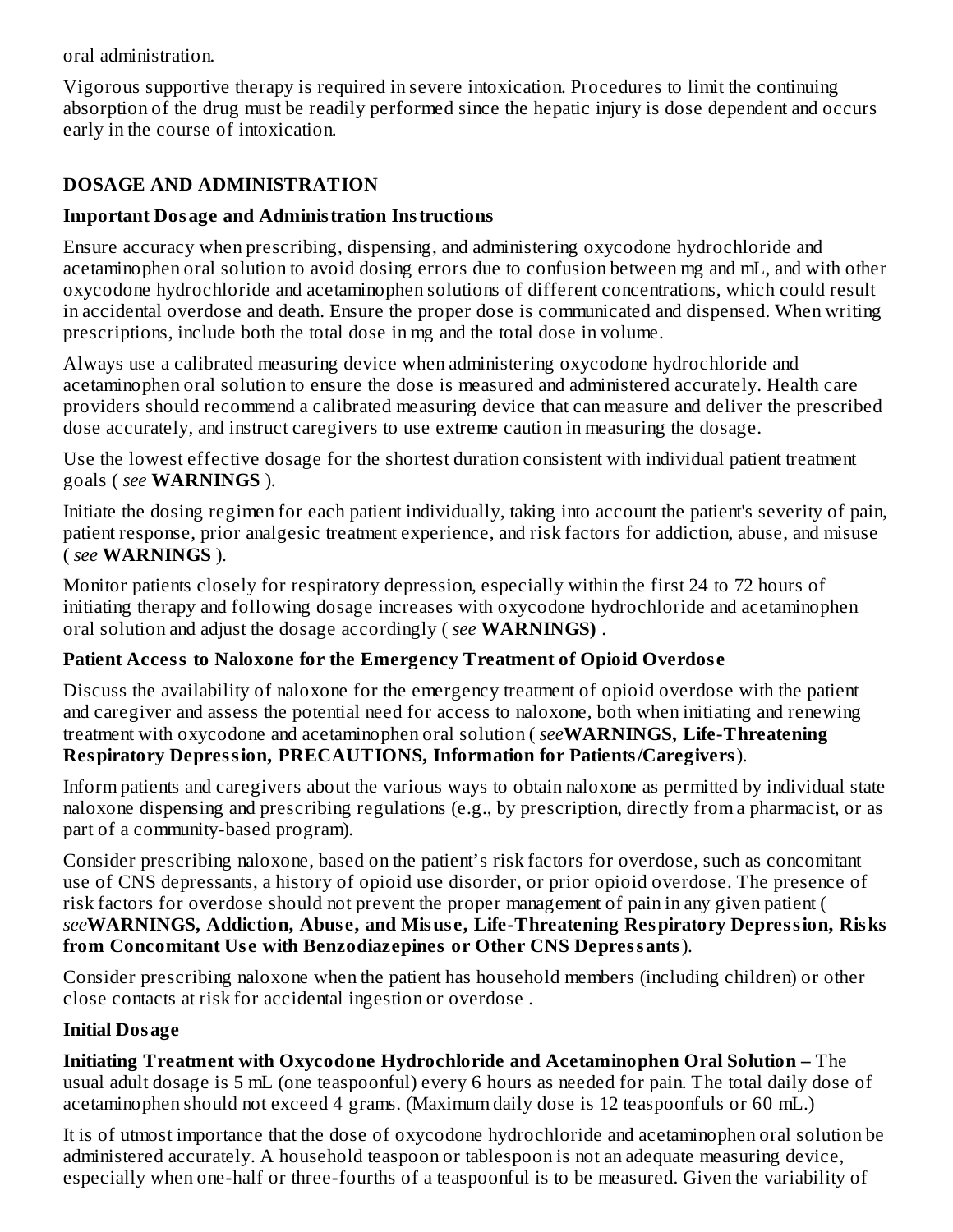the household spoon measure and the possibility of mistakenly using a tablespoon instead of a teaspoon, which could lead to overdosage, it is strongly recommended that caregivers obtain and use a calibrated measuring device. Health care providers should recommend a calibrated measuring device that can measure and deliver the prescribed dose accurately, and instruct caregivers to use extreme caution in measuring the dosage.

### **Conversion from Oxycodone Hydrochloride and Acetaminophen to Extended-Releas e**

**Oxycodone** – The relative bioavailability of oxycodone hydrochloride and acetaminophen oral solution compared to extended-release oxycodone is unknown, so conversion to extended-release oxycodone must be accompanied by close observation for signs of excessive sedation and respiratory depression.

### **Titration and Maintenance of Therapy**

Individually titrate oxycodone hydrochloride and acetaminophen oral solution to a dose that provides adequate analgesia and minimizes adverse reactions. Continually reevaluate patients receiving oxycodone hydrochloride and acetaminophen oral solution to assess the maintenance of pain control and the relative incidence of adverse reactions, as well as monitoring for the development of addiction, abuse, or misuse ( *see* **WARNINGS** ). Frequent communication is important among the prescriber, other members of the healthcare team, the patient, and the caregiver/family during periods of changing analgesic requirements, including initial titration.

If the level of pain increases after dosage stabilization, attempt to identify the source of increased pain before increasing the oxycodone hydrochloride and acetaminophen oral solution dosage. If unacceptable opioid-related adverse reactions are observed, consider reducing the dosage. Adjust the dosage to obtain an appropriate balance between management of pain and opioid-related adverse reactions.

#### **Safe Reduction or Dis continuation of Oxycodone Hydrochloride and Acetaminophen Oral Solution**

Do not abruptly discontinue oxycodone hydrochloride and acetaminophen oral solution in patients who may be physically dependent on opioids. Rapid discontinuation of opioid analgesics in patients who are physically dependent on opioids has resulted in serious withdrawal symptoms, uncontrolled pain, and suicide. Rapid discontinuation has also been associated with attempts to find other sources of opioid analgesics, which may be confused with drug-seeking for abuse. Patients may also attempt to treat their pain or withdrawal symptoms with illicit opioids, such as heroin, and other substances.

When a decision has been made to decrease the dose or discontinue therapy in an opioid-dependent patient taking oxycodone hydrochloride and acetaminophen oral solution, there are a variety of factors that should be considered, including the dose of oxycodone hydrochloride and acetaminophen oral solution the patient has been taking, the duration of treatment, the type of pain being treated, and the physical and psychological attributes of the patient. It is important to ensure ongoing care of the patient and to agree on an appropriate tapering schedule and follow-up plan so that patient and provider goals and expectations are clear and realistic. When opioid analgesics are being discontinued due to a suspected substance use disorder, evaluate and treat the patient, or refer for evaluation and treatment of the substance use disorder. Treatment should include evidence-based approaches, such as medication assisted treatment of opioid use disorder. Complex patients with co-morbid pain and substance use disorders may benefit from referral to a specialist.

There are no standard opioid tapering schedules that are suitable for all patients. Good clinical practice dictates a patient-specific plan to taper the dose of the opioid gradually. For patients on oxycodone hydrochloride and acetaminophen oral solution who are physically opioid-dependent, initiate the taper by a small enough increment (e.g., no greater than 10% to 25% of the total daily dose) to avoid withdrawal symptoms, and proceed with dose-lowering at an interval of every 2 to 4 weeks. Patients who have been taking opioids for briefer periods of time may tolerate a more rapid taper.

It may be necessary to provide the patient with lower dosage strengths to accomplish a successful taper.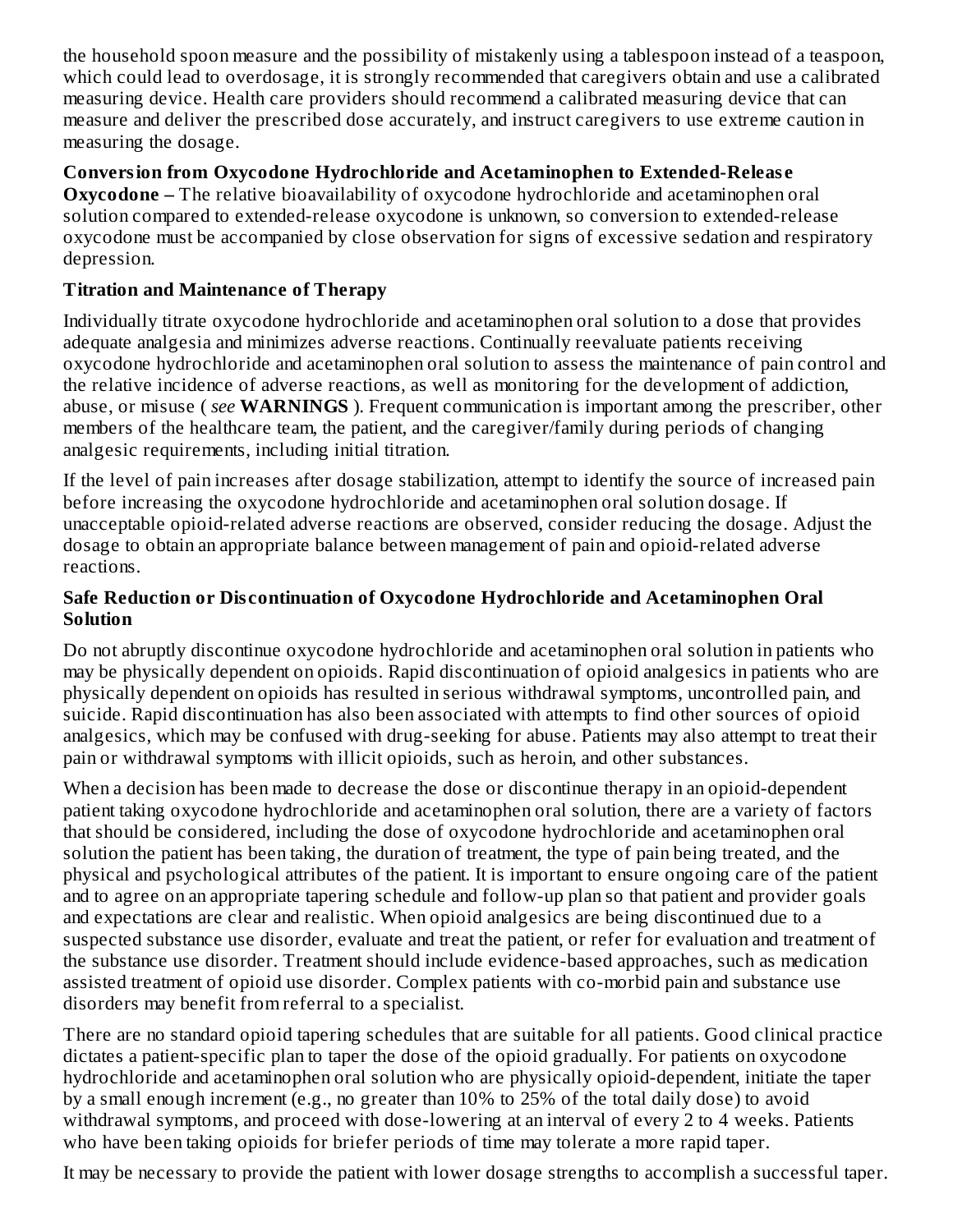Reassess the patient frequently to manage pain and withdrawal symptoms, should they emerge. Common withdrawal symptoms include restlessness, lacrimation, rhinorrhea, yawning, perspiration, chills, myalgia, and mydriasis. Other signs and symptoms also may develop, including irritability, anxiety, backache, joint pain, weakness, abdominal cramps, insomnia, nausea, anorexia, vomiting, diarrhea, or increased blood pressure, respiratory rate, or heart rate. If withdrawal symptoms arise, it may be necessary to pause the taper for a period of time or raise the dose of the opioid analgesic to the previous dose, and then proceed with a slower taper. In addition, monitor patients for any changes in mood, emergence of suicidal thoughts, or use of other substances.

When managing patients taking opioid analgesics, particularly those who have been treated for a long duration and/or with high doses for chronic pain, ensure that a multimodal approach to pain management, including mental health support (if needed), is in place prior to initiating an opioid analgesic taper. A multimodal approach to pain management may optimize the treatment of chronic pain, as well as assist with the successful tapering of the opioid analgesic ( *see***WARNINGS,Withdrawal,DRUG ABUSE AND DEPENDENCE**).

#### **HOW SUPPLIED**

Oxycodone hydrochloride and acetaminophen oral solution is a clear red, berry-flavored solution containing oxycodone hydrochloride 5 mg (equivalent to 4.4815 mg oxycodone) and acetaminophen 325 mg per 5 mL.

Bottles of 500 mL……………………………….NDC 10702-238-50

**Storage:** Store at 20° to 25°C (68° to 77°F) [see USP Controlled Room Temperature].

Store oxycodone hydrochloride and acetaminophen oral solution securely and dispose of properly (see **PRECAUTIONS, Information for Patients**).

Dispense in a tight, light-resistant container with a child-resistant closure.

DEA Order Form Required.

Manufactured by:

KVK-Tech, Inc.

110 Terry Drive

Newtown, PA 18940

 $K$  KVK TECH

Item ID #: 006352/05 Rev.: 08/2020 Manufacturer's code: 10702

#### **Medication Guide**

#### **Oxycodone Hydrochloride (ox" i koe' done hye" droe klor' ide) and Acetaminophen (a s eet" a min' oh fen) Oral Solution, CII**

#### **Oxycodone hydrochloride and acetaminophen oral solution is:**

- A strong prescription pain medicine that contains an opioid (narcotic) that is used to manage pain, severe enough to require an opioid analgesic and for which alternative treatments are inadequate and when other pain treatments such as non-opioid pain medicines do not treat your pain well enough or you cannot tolerate them.
- An opioid pain medicine that can put you at risk for overdose and death. Even if you take your dose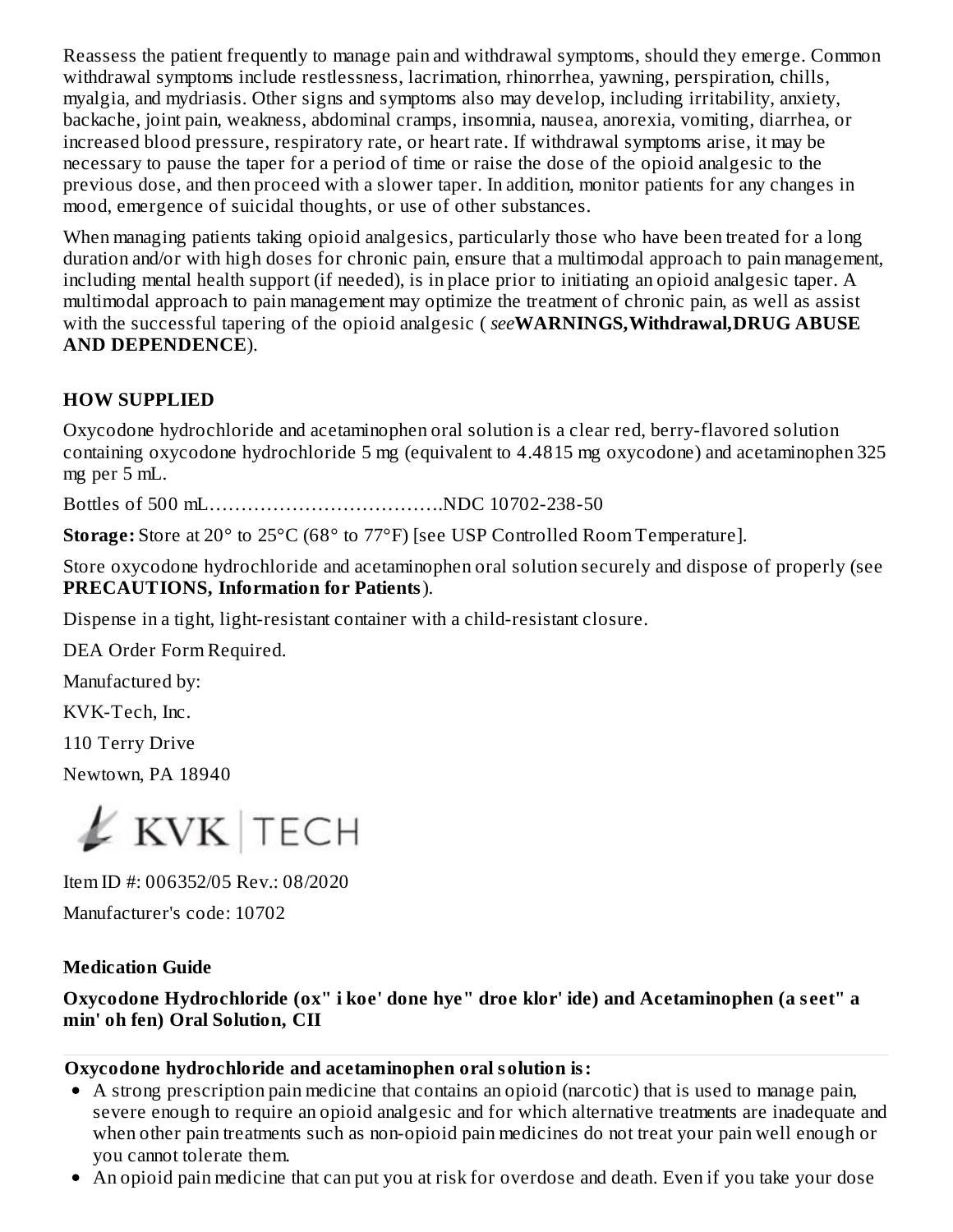correctly as prescribed you are at risk for opioid addiction, abuse, and misuse that can lead to death.

### **Important information about oxycodone hydrochloride and acetaminophen oral solution:**

- **Get emergency help or call 911 right away if you take too much oxycodone hydrochloride and acetaminophen oral solution (overdos e).** When you first start taking oxycodone hydrochloride and acetaminophen oral solution, when your dose is changed, or if you take too much (overdose), serious or life-threatening breathing problems that can lead to death may occur. Talk to your healthcare provider about naloxone, a medicine for the emergency treatment of an opioid overdose.
- Taking oxycodone hydrochloride and acetaminophen oral solution with other opioid medicines, benzodiazepines, alcohol, or other central nervous system depressants (including street drugs) can cause severe drowsiness, decreased awareness, breathing problems, coma, and death.
- Never give anyone else your oxycodone hydrochloride and acetaminophen oral solution. They could die from taking it. Selling or giving away oxycodone hydrochloride and acetaminophen oral solution is against the law.
- Store oxycodone hydrochloride and acetaminophen oral solution securely, out of sight and reach of children, and in a location not accessible by others, including visitors to the home.

#### **Do not take oxycodone hydrochloride and acetaminophen oral solution if you have:**

- severe asthma, trouble breathing, or other lung problems.
- a bowel blockage or have narrowing of the stomach or intestines.
- known hypersensitivity to oxycodone, acetaminophen, or any ingredient in oxycodone hydrochloride and acetaminophen oral solution.

#### **Before taking oxycodone hydrochloride and acetaminophen oral solution, tell your healthcare provider if you have a history of:**

- head injury, seizures
- problems urinating
- abuse of street or prescription drugs, alcohol addiction, opioid overdose or mental health problems.
- liver, kidney, thyroid problems
- pancreas or gallbladder problems

### **Tell your healthcare provider if you are:**

**Pregnant or planning to become pregnant.** Prolonged use of oxycodone hydrochloride and acetaminophen oral solution during pregnancy can cause withdrawal symptoms in your newborn baby that could be life-threatening if not recognized and

treated.

- **Breastfeeding.** Oxycodone hydrochloride and acetaminophen oral solution passes into breast milk and may harm your baby.
- Living in a household where there are small children or someone who has abused street or prescription drugs.
- Taking prescription or over-the-counter medicines, vitamins, or herbal supplements. Taking oxycodone hydrochloride and acetaminophen oral solution with certain other medicines can cause serious side effects that could lead to death.

### **When taking oxycodone hydrochloride and acetaminophen oral solution:**

- Do not change your dose. Take oxycodone hydrochloride and acetaminophen oral solution exactly as prescribed by your healthcare provider. Use the lowest dose possible for the shortest time needed.
- Ask your healthcare provider if you have any questions on how to correctly measure your dose.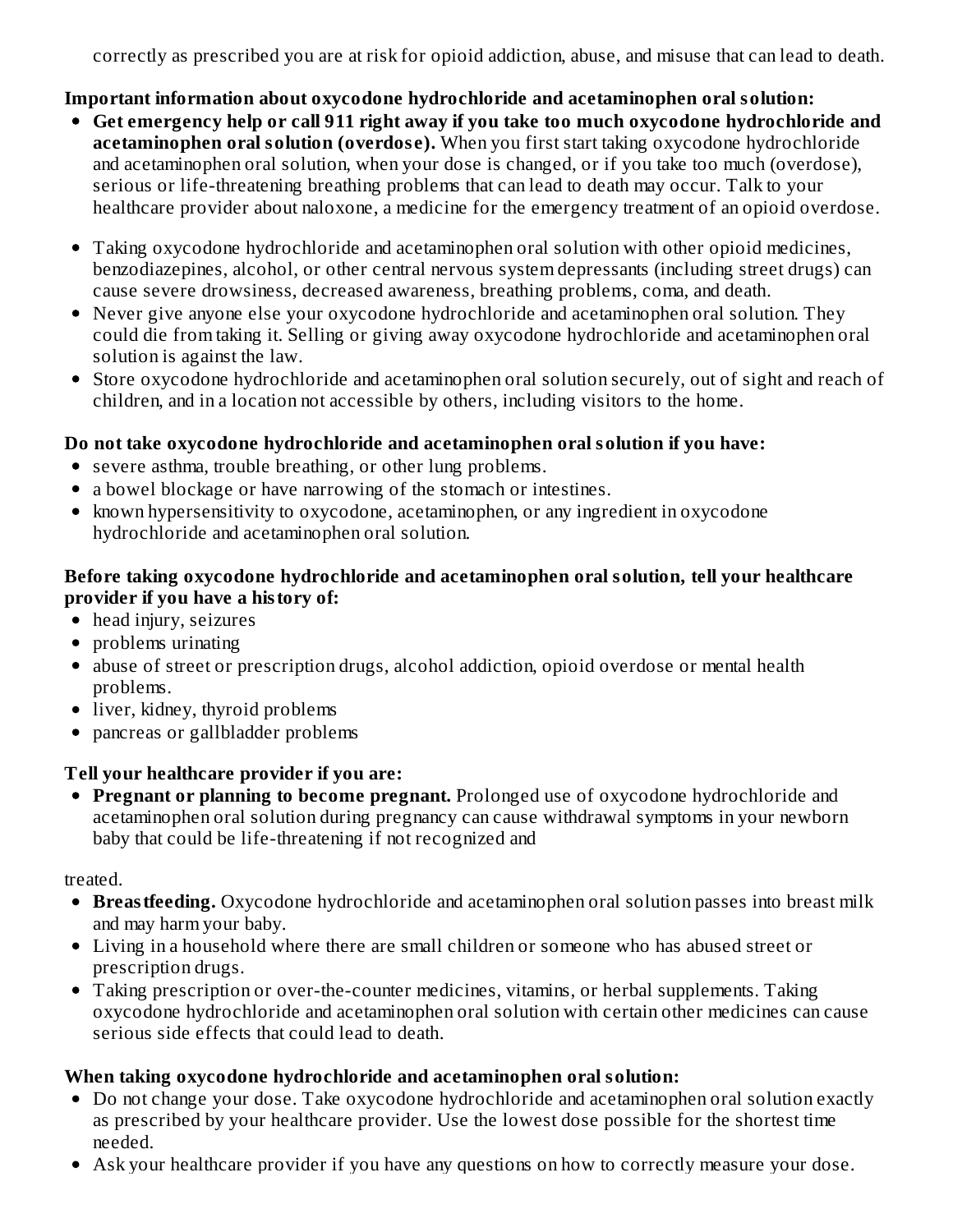Always use a calibrated measuring device for oxycodone hydrochloride and acetaminophen oral solution to correctly measure your dose. A household teaspoon or tablespoon is not an adequate measuring device. Given the inexactitude of the household spoon measure and the possibility of using a tablespoon instead of a teaspoon, which could lead to overdosage, it is strongly recommended that caregivers obtain and use a calibrated measuring device.

- Take your prescribed dose every 6 hours as needed for pain. Do not take more than your prescribed dose. If you miss a dose, take your next dose at your usual time.
- Call your healthcare provider if the dose you are taking does not control your pain.
- If you have been taking oxycodone hydrochloride and acetaminophen oral solution regularly, do not stop taking oxycodone hydrochloride and acetaminophen oral solution without talking to your healthcare provider.
- Dispose of expired, unwanted, or unused oxycodone hydrochloride and acetaminophen oral solution by promptly flushing down the toilet, if a drug take-back option is not readily available. Visit www.fda.gov/drugdisposal for additional information on disposal of unused medicines.

#### **While taking oxycodone hydrochloride and acetaminophen oral solution DO NOT:**

- Drive or operate heavy machinery, until you know how oxycodone hydrochloride and acetaminophen oral solution affects you. Oxycodone hydrochloride and acetaminophen oral solution can make you sleepy, dizzy, or lightheaded.
- Drink alcohol or use prescription or over-the-counter medicines that contain alcohol. Using products containing alcohol during treatment with oxycodone hydrochloride and acetaminophen oral solution may cause you to overdose and die.

#### **The possible side effects of oxycodone hydrochloride and acetaminophen oral solution:**

constipation, nausea, sleepiness, vomiting, tiredness, headache, dizziness, abdominal pain. Call your healthcare provider if you have any of these symptoms and they are severe.

#### **Get emergency medical help or call 911 right away if you have:**

trouble breathing, shortness of breath, fast heartbeat, chest pain, swelling of your face, tongue, or throat, extreme drowsiness, light-headedness when changing positions, feeling faint, agitation, high body temperature, trouble walking, stiff muscles, or mental changes such as confusion. These are not all the possible side effects of oxycodone hydrochloride and acetaminophen oral solution. Call your doctor for medical advice about side effects. You may report side effects to FDA at 1-800-FDA-1088. **For more information go to dailymed.nlm.nih.gov.**

Manufactured by: KVK-Tech, Inc. 110 Terry Drive Newtown, PA 1894

 $k$  kvk Tech

Item ID #: 006352/05 Rev.: 08/2020 Manufacturer's code: 10702

### **This Medication Guide has been approved by the U.S. Food and Drug Administration.**

NDC 10702- **238**-50

Oxycodone Hydrochloride and Acetaminophen Oral Solution

5 mg / 325 mg per 5 mL

Pharmacist: Dispense the accompanying Medication Guide to each patient.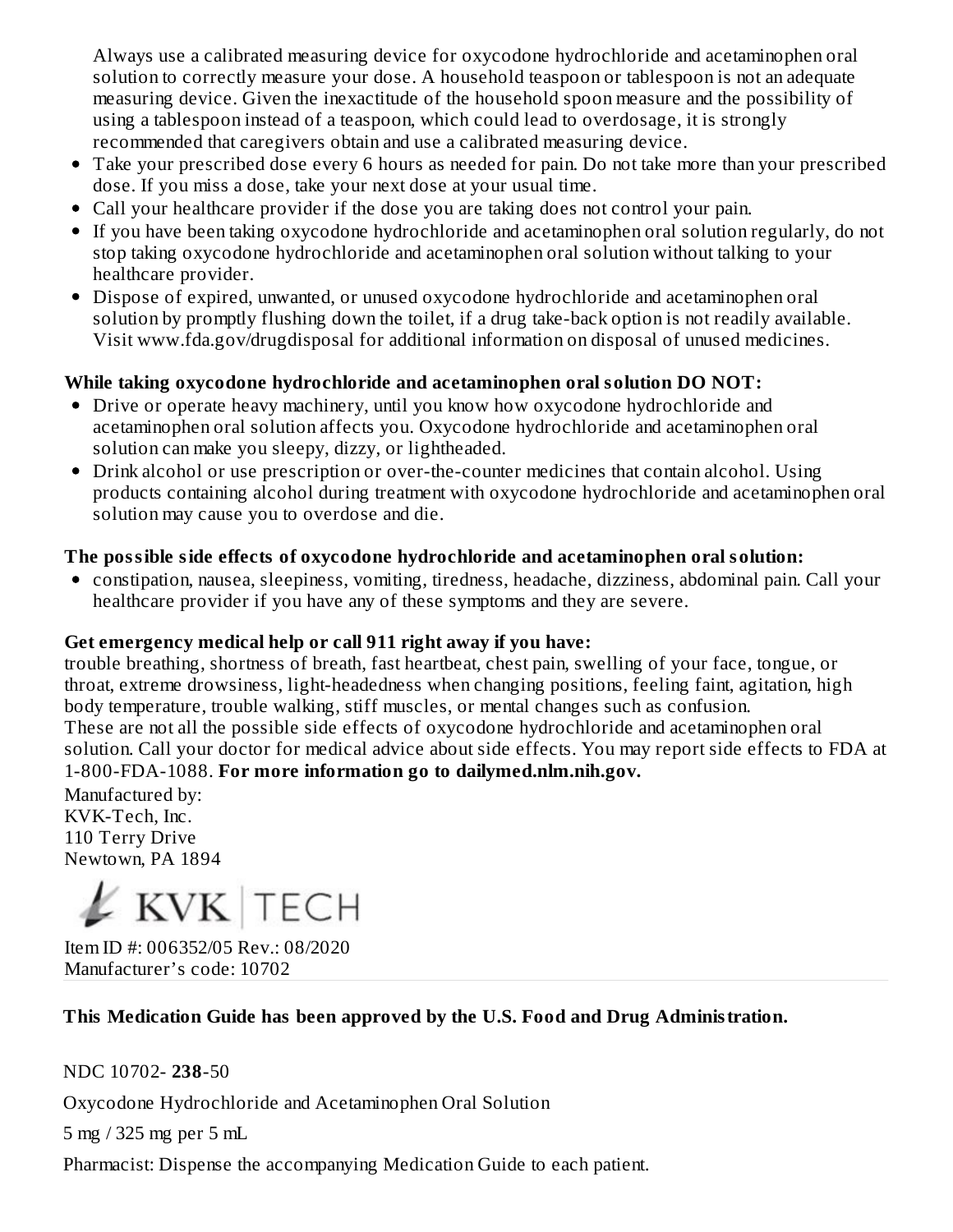Alcohol Free

Rx Only 500 mL

#### KVK-Tech



## **OXYCODONE AND ACETAMINOPHEN**

oxycodone and acetaminophen solution

| <b>Product Information</b>                                                                                                     |                         |                     |  |                 |                               |  |  |  |
|--------------------------------------------------------------------------------------------------------------------------------|-------------------------|---------------------|--|-----------------|-------------------------------|--|--|--|
| Product Type                                                                                                                   | HUMAN PRESCRIPTION DRUG | Item Code (Source)  |  | NDC:10702-238   |                               |  |  |  |
| <b>Route of Administration</b>                                                                                                 | ORAL                    | <b>DEA Schedule</b> |  | C <sub>II</sub> |                               |  |  |  |
|                                                                                                                                |                         |                     |  |                 |                               |  |  |  |
|                                                                                                                                |                         |                     |  |                 |                               |  |  |  |
| <b>Active Ingredient/Active Moiety</b>                                                                                         |                         |                     |  |                 |                               |  |  |  |
| <b>Ingredient Name</b><br><b>Basis of Strength</b>                                                                             |                         |                     |  |                 | Strength                      |  |  |  |
| <b>OXYCODONE HYDROCHLORIDE</b> (UNII: C1ENJ2TE6C) (OXYCODONE -<br><b>OXYCODONE</b><br>UNII:CD35PMG570)<br><b>HYDROCHLORIDE</b> |                         |                     |  |                 | $5$ mg in $5$ mL              |  |  |  |
| ACETAMINO PHEN (UNII: 36209 ITL9D) (ACETAMINO PHEN - UNII:36209 ITL9D)<br><b>ACETAMINOPHEN</b>                                 |                         |                     |  |                 | $325$ mg<br>in $5 \text{ mL}$ |  |  |  |
|                                                                                                                                |                         |                     |  |                 |                               |  |  |  |
| <b>Inactive Ingredients</b>                                                                                                    |                         |                     |  |                 |                               |  |  |  |
|                                                                                                                                |                         | Strength            |  |                 |                               |  |  |  |
| <b>Ingredient Name</b>                                                                                                         |                         |                     |  |                 |                               |  |  |  |
| <b>PROPYLENE GLYCOL (UNII: 6DC9Q167V3)</b>                                                                                     |                         |                     |  |                 |                               |  |  |  |
| POLYETHYLENE GLYCOL 400 (UNII: B697894SGQ)                                                                                     |                         |                     |  |                 |                               |  |  |  |
| SUCROSE (UNII: C151H8M554)                                                                                                     |                         |                     |  |                 |                               |  |  |  |
| <b>EDETATE DISODIUM (UNII: 7FLD91C86K)</b>                                                                                     |                         |                     |  |                 |                               |  |  |  |